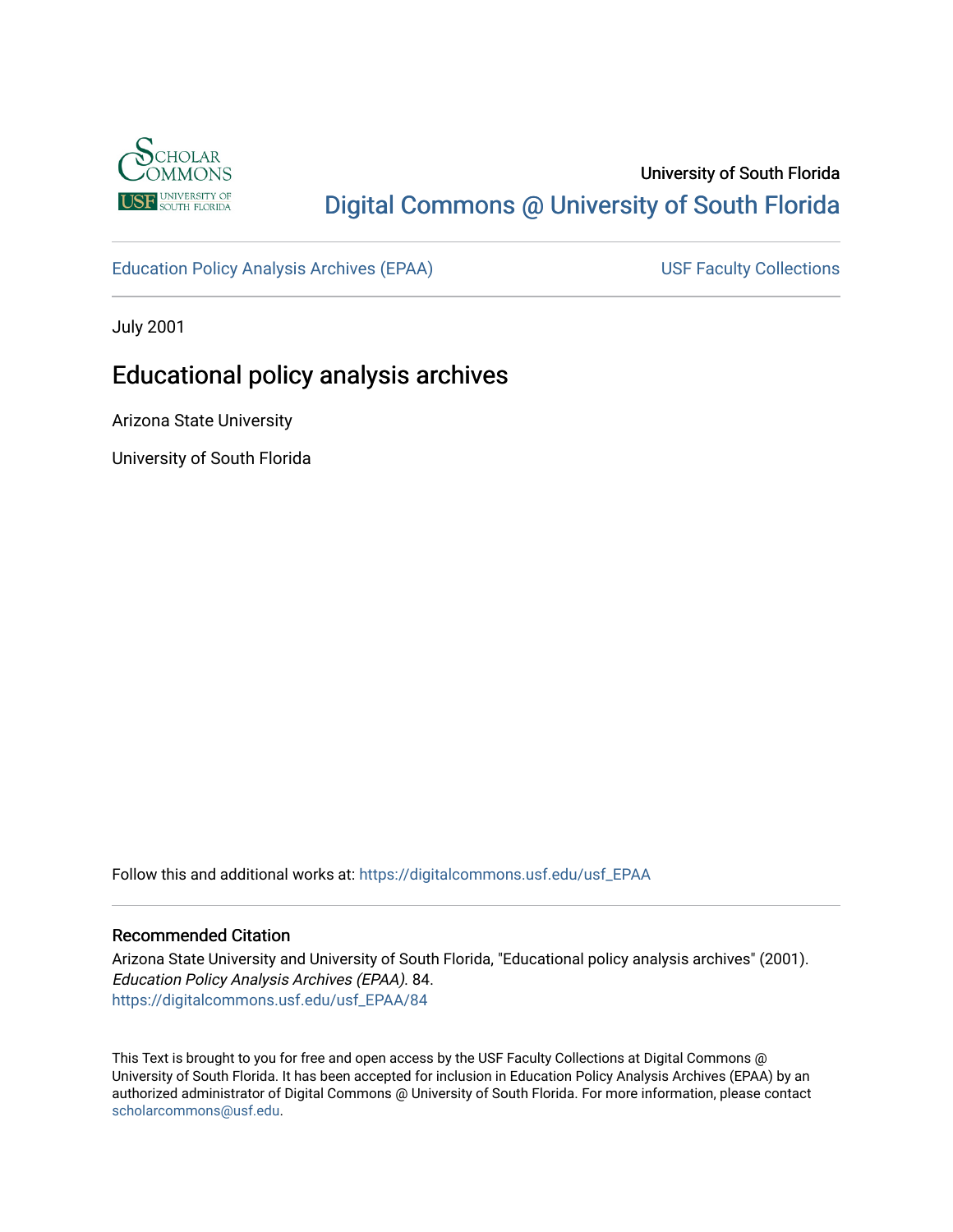# **Education Policy Analysis Archives**

**Volume 9 Number 26 July 26, 2001 ISSN 1068-2341**

A peer-reviewed scholarly journal Editor: Gene V Glass, College of Education Arizona State University

Copyright 2001, the **EDUCATION POLICY ANALYSIS ARCHIVES**. Permission is hereby granted to copy any article if **EPAA** is credited and copies are not sold.

Articles appearing in **EPAA** are abstracted in the *Current Index to Journals in Education* by the ERIC Clearinghouse on Assessment and Evaluation and are permanently archived in *Resources in Education*.

# **Negotiated Learning: Union Contracts and Teacher Professional Development**

# **Paul V. Bredeson University of Wisconsin-Madison**

#### **Abstract**

In this article, I report the results of an investigation that examined the impact of teacher union contracts on the development of professional learning communities in schools. There are three primary sources of data used in the study: 1) 100 written teacher union contract documents; 2) structured interview data from 21 educators (school superintendents, principals, directors of staff development, and teacher union representatives; and 3) focus group interview data from educational leaders in schools. The analysis and discussion focus on five areas related to teacher professional development with implications for policy and practice: *explicit language* covering opportunities for teaching learning in their work; *governance* and *decision making structures*, that is, specific provisions covering wages, hours, and conditions of employment; the description of *legitimate* and *sponsored activities* for the professional development of teachers; and the *resources* supporting the on-going professional growth of teachers. The findings indicate that rethinking, restructuring, and organizational re-culturing in schools are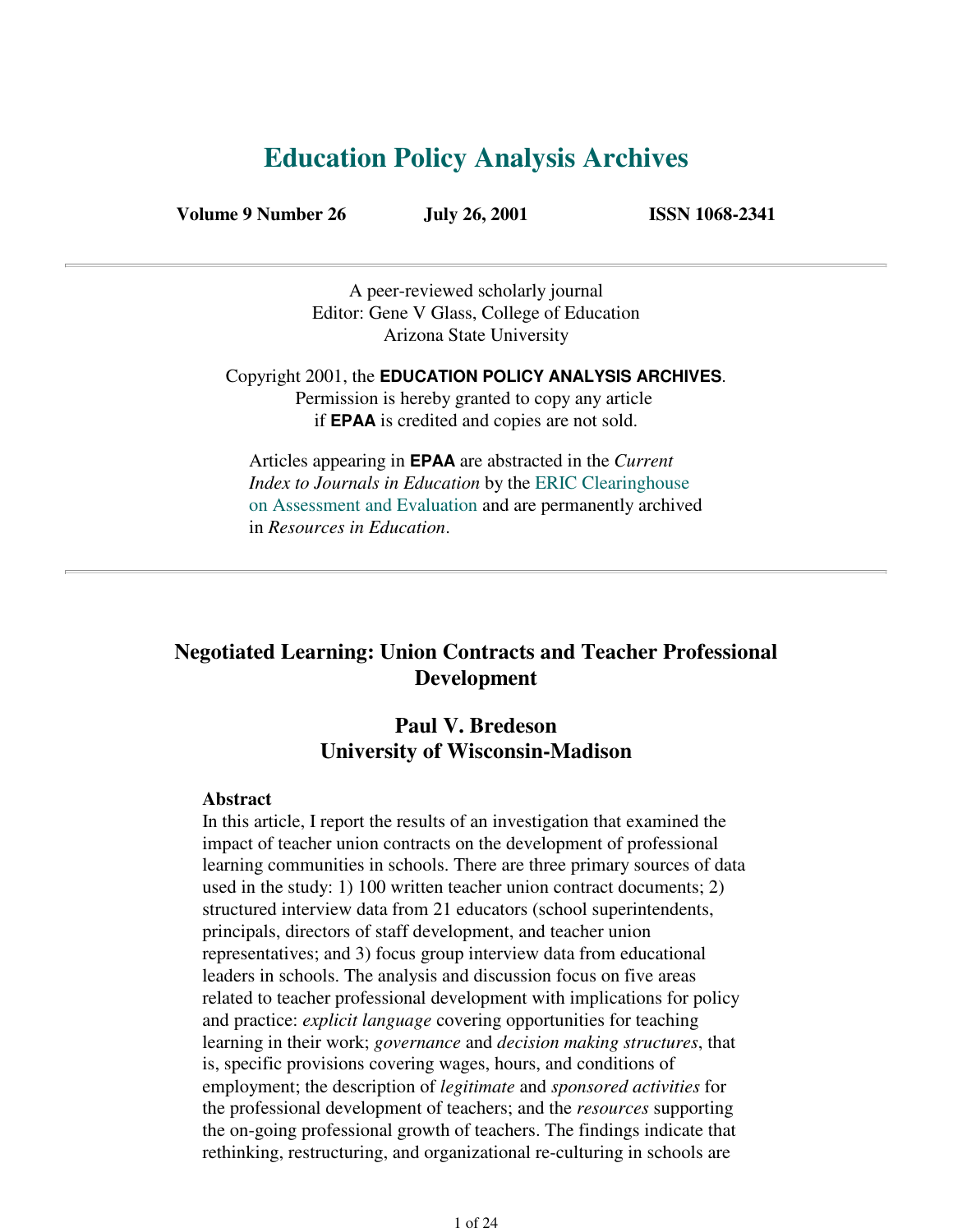initial expressions of a new unionism that has the potential to lead to the development of more powerful professional learning communities in schools.

# **Introduction**

 Among educational policy makers, researchers, and practitioners, there is an emerging consensus that teacher professional development is vitally important to educational reform as we approach the next millennium. In fact, it seems trite to assert that teacher professional development is critically important to school improvement focussed on enhanced student learning outcomes. Nevertheless, there continues to be a need to communicate the importance of continuous learning and development for educators, individually and collectively, to people in and out of schools. Without clearly articulated and documented evidence of its overall contribution to school success, professional development can easily become the victim of capricious budget cutting, or worse, be relegated to the scrap heap of educational fads and ephemeral educational elixirs.

 The link between teacher professional development and union contracts is one that has been forged over decades of collective bargaining between teachers' associations and local school boards. "After all, unions are potentially powerful collaborators because they negotiate the allocation of time in school and define a teacher's official duty day and psychological work role relationships" (Kerchner, Koppich, & Weeres, 1997 p. 173). In additional to traditional areas of bargaining (wages, hours, and conditions of employment), recent school reforms and new political realities have forced teachers and school boards to re-examine their contractual relationships.

 Though there are many dimensions of teacher union activities supporting teacher learning in classrooms, schools, and beyond, this study focuses only on written teacher contracts and their administration. I was particularly interested in knowing if the language in teacher union contracts stated explicitly, or reflected indirectly, the importance that schools, administrators, and teachers placed on professional development. The purpose of this study was to examine teacher union contracts and the impact of these agreements on teacher learning. The following questions guided the study. First, to what degree is teacher professional development explicitly addressed in the language of local collective bargaining agreements between school boards and teachers' unions? Second, in what way(s), if any, does contract language covering wages, hours, and conditions of employment influence teaching learning and teachers' capacity to improve their practice? Third, according to teachers and administrators, what aspects of contracts and their administration affect teacher learning and professional growth?

## **Background**

#### **Teacher Professional Development**

 Even the casual reader of educational reform reports, legislative mandates, and contemporary educational literature would soon discover one common theme—teacher professional development is critical to systemic educational reform and school improvement focussed on enhancing learning outcomes for all children in public education. These include calls to: create stable, high quality sources of professional development for teachers *(What matters most: Teaching for America's future*, *1996*);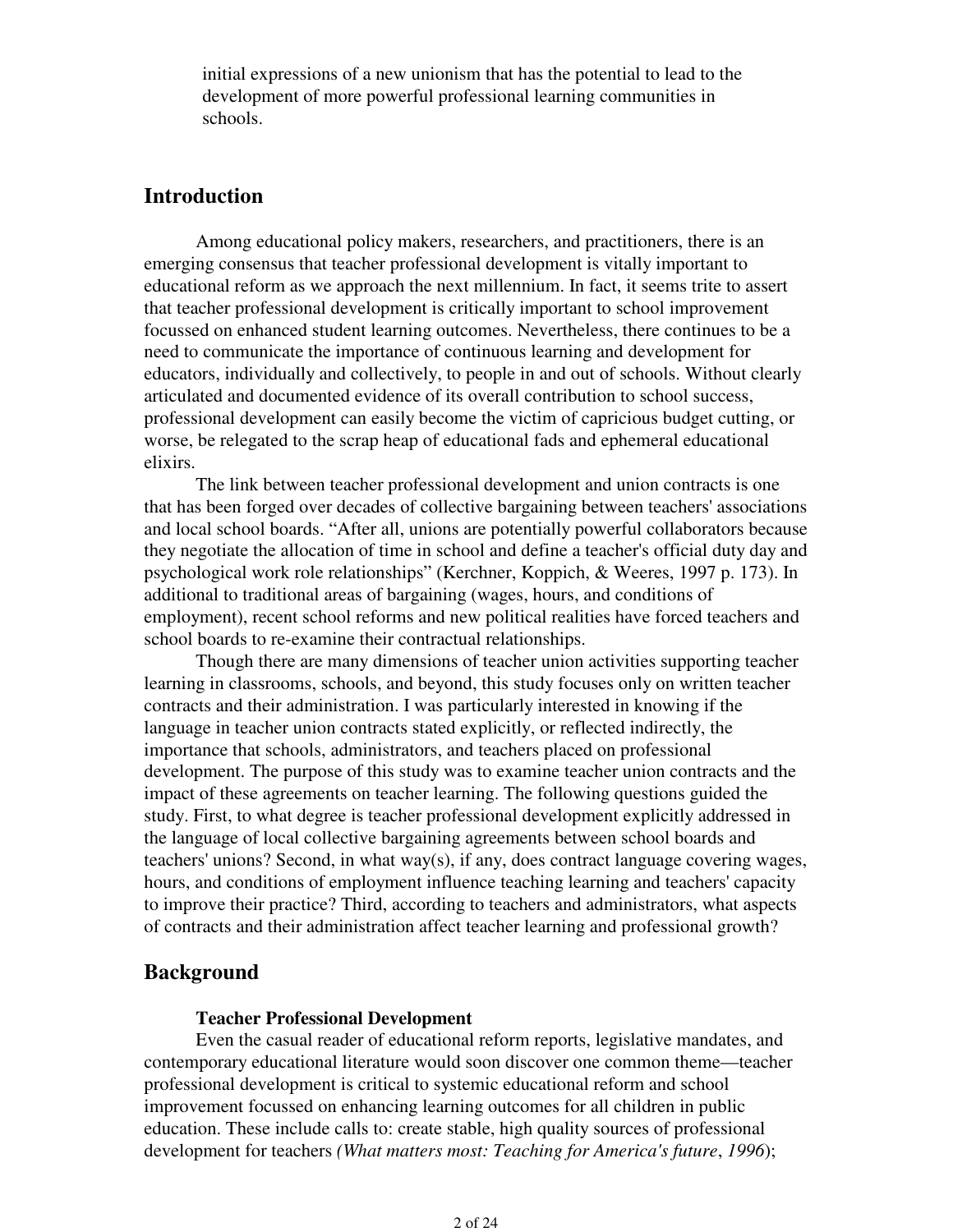incorporate teachers' learning into the fabric of teachers' daily life (Bredeson, in press*; Tomorrow's Schools of Education, 1995; Teachers take charge of their learning*, *1996*); establish professional development as a central component of state and local educational reform (Houghton & Goren, 1995; Darling-Hammond & Sykes, 1999; Johansson & Bredeson, 1999); transform professional development to meet urgent educational needs (Corcoran, 1995; Porter, Smithson, & Osthoff, 1994); consider alternatives to traditional training models of staff development (Little, 1993; Sparks, 1994); deal more directly with issues of racism and inequity in schools (Weissglass, 1997); develop practices that support new conceptions of teaching, learning, and schooling (Lieberman, 1995; Loucks- Horsley, Hewson, Love, & Stiles, 1999; Hawley and Valli, 1999); effect behavioral change and improved practice (Osterman and Kottkamp, 1993; Guskey, 1995); and break the mold to classroom practices through new professional development practices (McLaughlin & Oberman, 1996).

 There is a large body of evidence that identifies design principles for effective, high quality professional development. Developing guidelines for the design, delivery, and evaluation of outcomes is an important first step in the development of professional learning cultures in schools. Examples of these guidelines can be found in the *Standards for Staff Development* (NSDC, 1995; AFT, 1995; Darling-Hammond & McLaughlin, 1995; and Darling- Hammond & Sykes, 1999). The National Partnership for Excellence and Accountability in Teaching (NPEAT, 1998), for example, identified eight design principles based on current research and best practices in schools. The most effective professional development:

- Focuses on analyses of student learning, especially the examination of differences 1. between actual student learning outcomes and goals and standards for student learning
- 2. Involves teachers identifying their own needs and developing learning experiences to meet those needs
- 3. Is school-based and embedded in teachers' daily work
- 4. Is organized around collaborative problem-solving
- 5. Is continuous and on-going with follow-up and support for further learning
- 6. Incorporates evaluation of multiple sources of data detailing student learning and teacher instructional practices
- 7. Provides opportunities for teacher to link the theory that underlies knowledge and skills they are learning
- 8. Is connected to a comprehensive change process focused on improved student learning. (NPEAT, 1998)

 Developing lists of design principles is important, but identifying them is generally much easier than implementing them effectively. The hard work comes in putting the design principles into practice with real people in the dynamic and complex environments of schools. Teacher union contracts provide an important lens for examining the organizational structures and dynamics of teacher professional development and work.

#### **Defining the concept of professional development**

The term professional development, ubiquitous in current literature, is often used interchangeably with such terms as staff development, in-service, skills training, and continuing education. I believe there are meaningful distinctions among these terms as well as conceptual limitations. To avoid confusion and to clarify the concept of teacher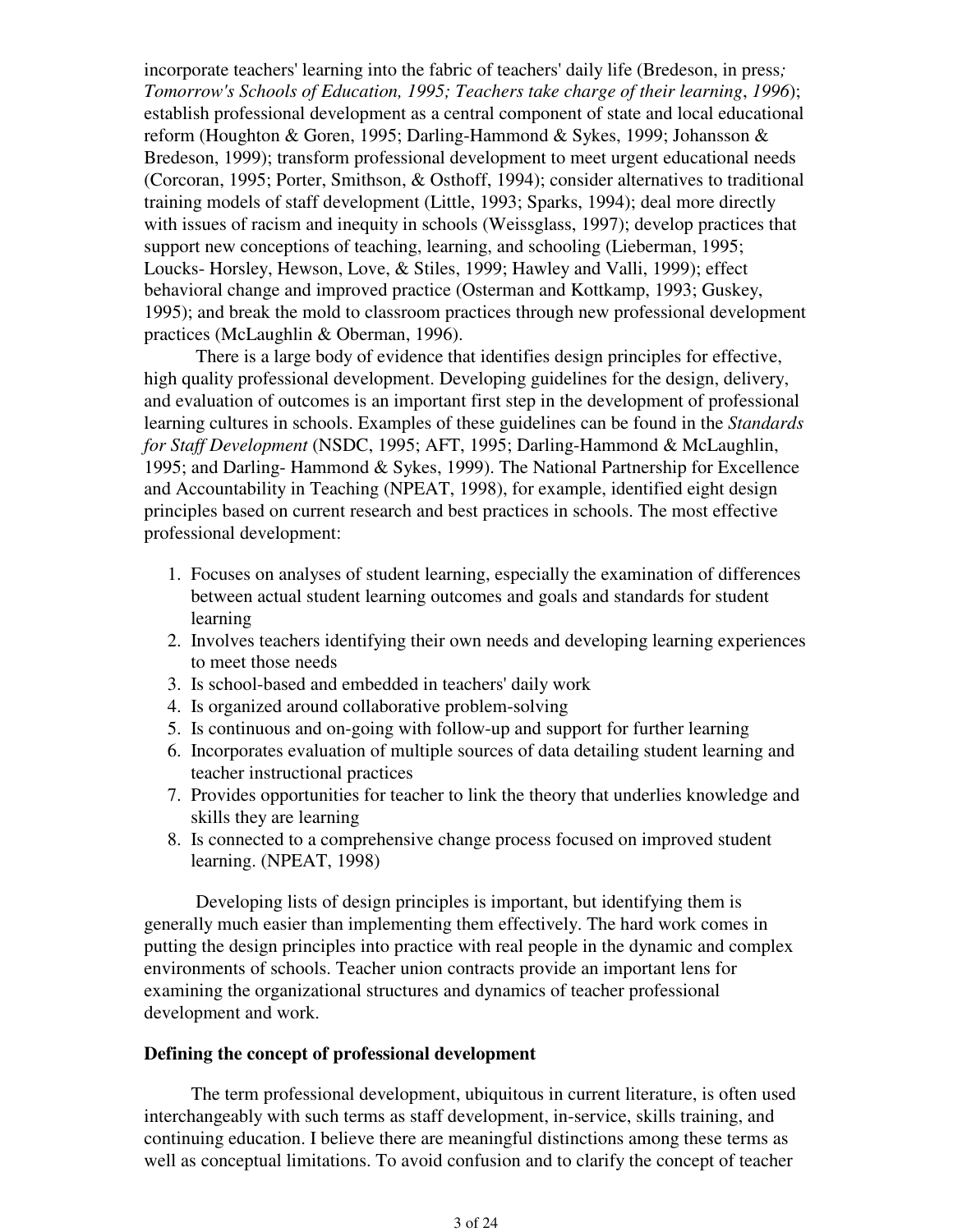professional development, I have developed a definition grounded in research and current literature cited above. Professional development refers to *learning opportunities* that *engage teachers' creative and reflective capacities* to *strengthen their practice*. In this conceptualization, my intention is to highlight three critical dimensions of professional development. First, professional development has to do with learning opportunities. These may be formal or informal, individual or group, and be delivered in dozens of different ways. The important dimension, often assumed but not explicitly stated by many writers and practitioners, is that learning, not the activity, is the focus of professional development experiences. Thus, learning opportunities are not narrowly limited to discrete activities, events, or days on the school calendar. Second, if learning opportunities are designed to make a difference in the way(s) teachers think about their work and practice what they know, the learning opportunities must engage teachers' creative and reflective capacities. By this I mean these learning opportunities tap into teachers' natural inclination to reflect on, personalize, and transform new knowledge and skills in ways that fit their personal style as well as the context of their work. Osterman and Kottkamp (1993) describe the relationship between reflection and professional development. "Reflective practice is viewed as a means by which practitioners can develop a greater level of self-awareness about the nature and impact of their performance, an awareness that creates opportunities for professional growth and development" (p. 19). The third component of this definition is to strengthen teachers' practice. Billions of dollars are spent each year on professional development in the United States (NCTAF, 1996). This investment is made primarily because taxpayers, policy makers, and practitioners believe learning opportunities that engage teachers' creative and reflective capacities will deepen teachers' understanding of their work and ultimately lead to improved teaching practices that benefit children in schools.

#### **Teacher Unions and Professional Development**

*"Teaching has become the most unionized occupation in the United States, and local contracts now create a complex systems of rules that regulate labor-management relations" (Sykes, 1999, p. 240).*

*The legacy of industrial unionism*. As the size of schools and school districts in the United States grew over the past century and half, primarily as the result of massive consolidation of school districts, it seemed only natural that the education sector would look to other sectors, business and industry in particular, for organizational models and principles that could be used in managing increasingly complex school systems. Based on principles of scientific management, educational decision making became much more centralized with, "power and authority accrued to school district headquarters (and, not incidentally, was lodged firmly in the hands of administrators)" (Koppich and Kerchner, 1999, pp. 317-318). So it was only natural that as teachers experienced and began to examine their formal working relationships with local school districts, they too looked to industrial examples for guidance. "Thus, both the AFT and NEA modeled their operation on the unions that had served American factory workers so well in the post-World War II period" (p. 317). Early on in the developing relationship among teachers, school boards, administrators the parties met and conferred on issues of interest to teachers in what Kerchner and Mitchell (1988) characterized as first generation unionism. From this first generation of unionism, we now have 34 states with collective bargaining laws that govern the relationship between teachers and their school districts. By the late 1950s the formal relationship between teachers and school districts entered a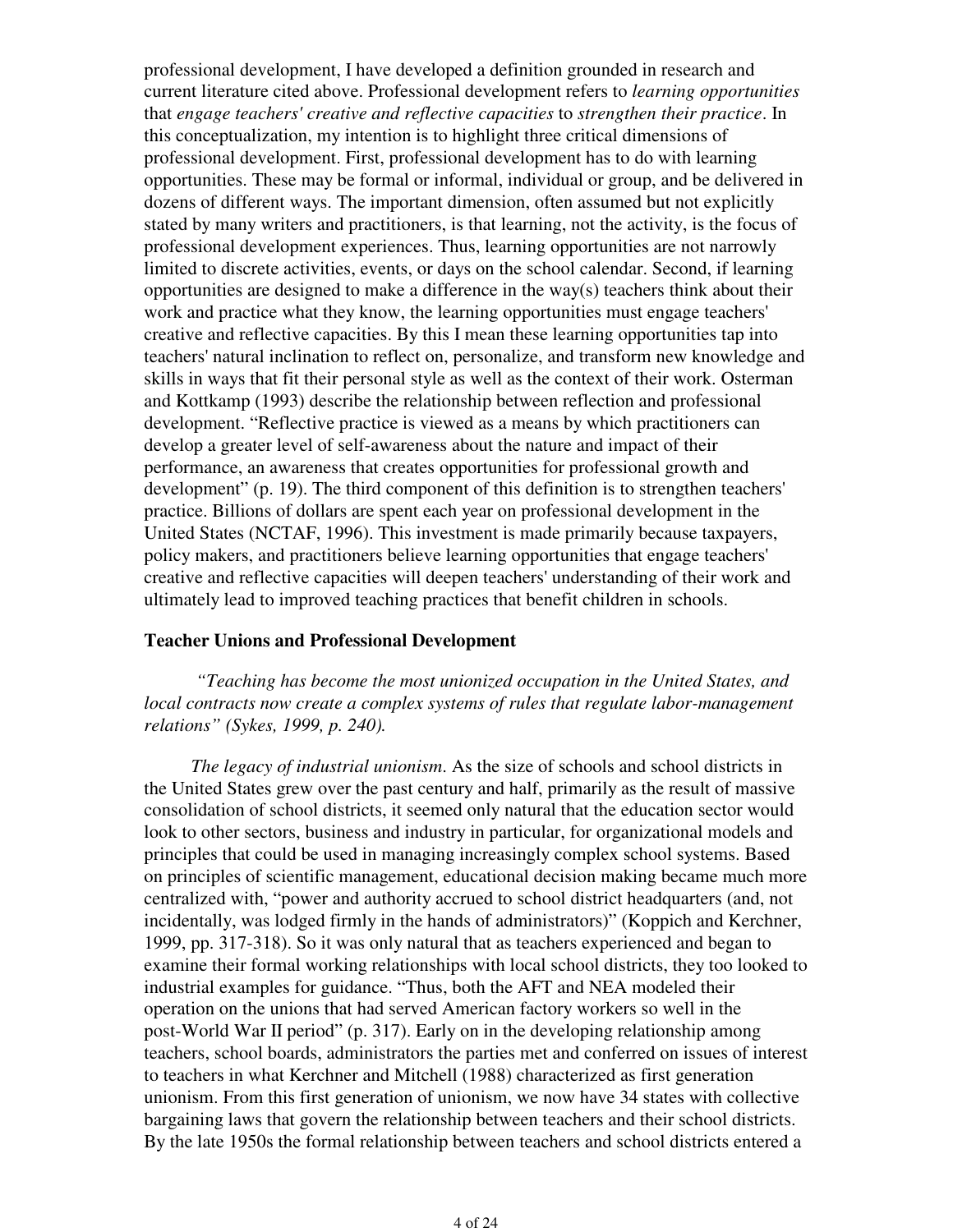second generation of unionism steeped in "good faith" collective bargaining where wages, hours, and conditions of employment became the focus of teachers' interests through the written contract and management (e.g., school boards and administrators) retained control of policy and operational decisions in education. "This presumed bifurcation of union-management interests is reinforced by the statutorily restricted scope of bargaining. State laws define those issues about which union and management can bargaining and those that are excluded from negotiations" (Koppich and Kerchner, p. 318).

 Various change forces and challenges in education over the past half century moved teachers and school districts from first generation unionism to second generation unionism characterized by distributive negotiations where, "Bargaining is about dividing up the spoils—money, rights, power—and carrying them away" (p. 319). Recently, educational reform initiatives accompanied by increasing demands for school district/teacher accountability for student learning outcomes have moved teachers' unions and school districts to rethink the traditional boundaries on their working relationships codified in collective bargaining agreements. In addition there are a number of exciting, substantive changes in teacher education and professional development that challenge teacher unions, administrators, and local school districts to rethink their relationship to professional development (Kerchner et al., 1997).

 Linda Darling-Hammond (1998) argues for research that more closely examines connections between educational reform and teacher professional development. "To build lasting support for change, research about successful professional development initiatives needs to be translated into policies that will penetrate widely and comprehensively. These would include policies that influence school finance, salaries and incentives, preparation, recruitment, and retention of well- qualified teachers" (p. 13). Most likely, the translation of this research will be formalized in policies and practices that are closest to teachers and their work. These clearly include local collective bargaining agreements between school boards and teachers unions as well as a wide variety of side agreements, school/policy manuals, and other written documents governing these relationships.

*New Unionism*. So what does this new unionism look like? To begin, there is substantial evidence that teacher unions have long been involved in socializing and supporting teachers in local school district. "Teachers' organizations participate in teacher socialization through a variety of means. First, they help set many of the terms for teachers' work and learning in the larger district through collective bargaining, including the scope of legitimate teaching activities within and beyond the school day, the nature of and expectations for leadership positions, participation in decision-making, and opportunities for professional development" (Bascia, 1999, p. 12). She makes the case that in school systems where teachers do not receive sufficient support for their teaching, teachers' organizations through a wide variety of supporting activities and structures are, "increasingly are filling in the gaps resulting from educational policies that assume unrealistically simplistic, technical vies of teaching and policy implementation" (p.3).

 More formally, there are at least three general strategies teachers' unions and school districts have employed to move toward more collaborative bargaining in which unions and management are seeking common ground to deal with issues of mutual interest and benefit. "The parties treat each other as professionals and consciously consider the issues that are important to both and the trade-offs each side can accept. It is this conception of negotiations that has given rise to locally based union reforms"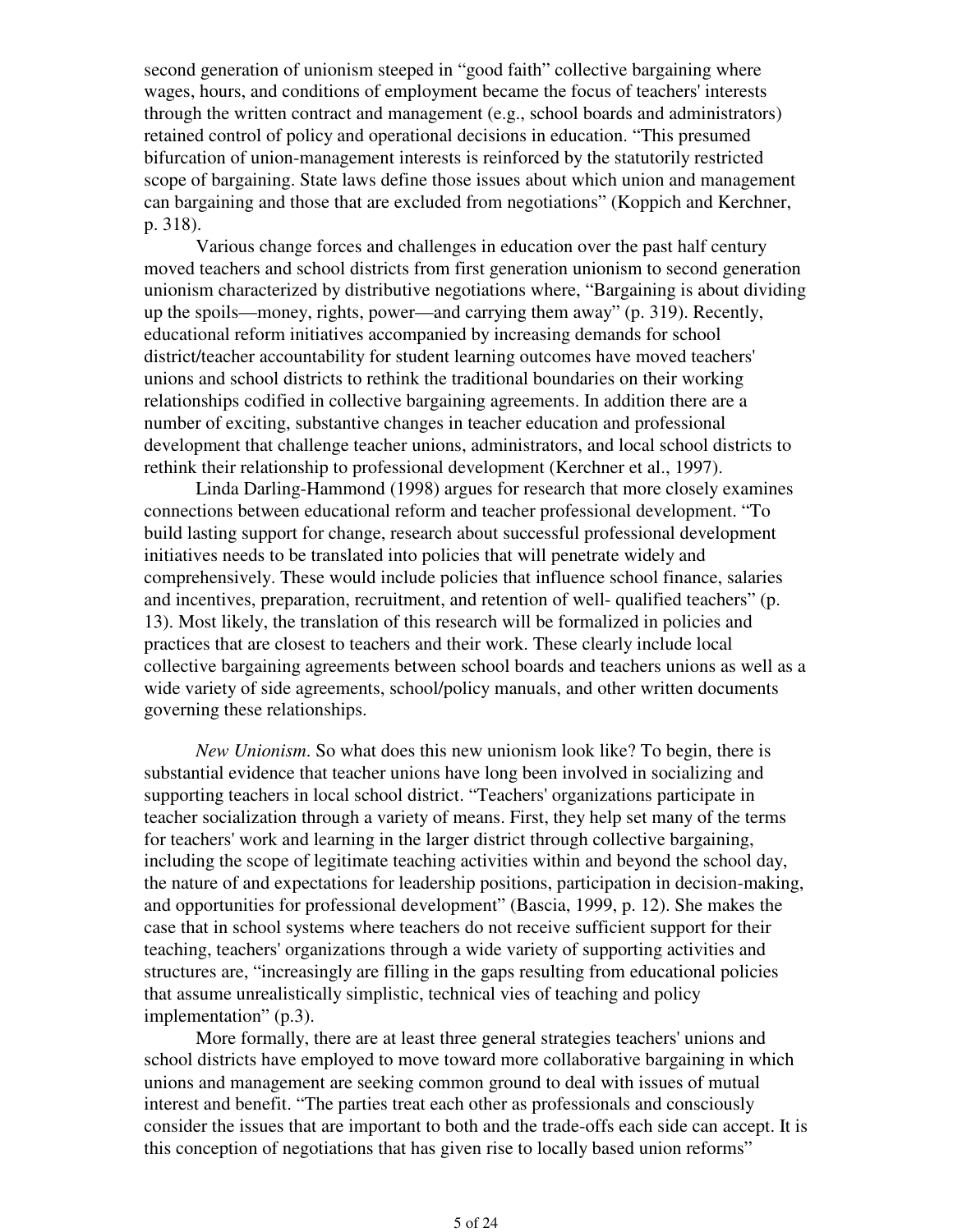(Koppich and Kerchner, 1999, p. 319). These include: 1) *joint committees* that, "expand the portfolio of the negotiated agreement and move substantive discussions of education policy and practice beyond the legally restricted scope of bargaining;" 2) *trust agreements*, "legally binding bilateral accords that sit outside the collectively bargained contract;" and 3) *waivers*, specific provisions or requests that allow school districts and teachers' unions to request relief from specific provisions or parts of the existing collective bargaining agreement (p. 320).

Despite the promise of these locally based efforts, Koppich and Kerchner (1999) view these as mere tinkering at the margins of traditional unionism that, "no matter how faithfully conducted and thoughtfully executed, have failed to move unions and districts much beyond the education reform starting gate" (p. 321). They argue that, "Teacher unions have organized teachers' economic lives and brought stability to working conditions. Now they have an opportunity to lead the transformation of education by embracing a new set of first principles of unionism: organizing around quality, organizing around schools, and organizing a flexible teacher labor market" (p. 321).

 Though there are a number of positive aspects of the new spirit of unionism around issues of educational reform and teacher learning and growth, there are critics especially when the results in public policy tend to be limited to bilateral agreements between teacher unions and school districts. For example, Cibulka (1999) points out how conservative critics argue that teacher unions already have an inordinate amount of influence in schools and that their highly vested special interests may turn negotiated policies and agreements into documents that, "run public schools for their own benefit and inculcate their own values" (p. 173). Joseph Murphy (1999) describes the impact of new unionism and compacts on consumers of public education. "Public sector unions in particular are key instruments in the growth of bureaus and concomitant subordination of consumer interests to the objectives of the employees themselves. Ramsey (1987) concludes that when the economic influence of unions is combined with political muscle, public sector unions have considerable 'ability to tax the rest of society'[p. 97]" (p. 411). Finally, Joel Spring (1993) advises caution in the expansion of language in teacher union contracts to include such non-economic policy matters as professional development. He argues that expanding union contract language into such areas as professional development may have unintended negative consequences. For example, union influence in noneconomic areas often reduces public control, limits administrator influence (especially that of principals), results in overly formal and complex governance and practices around teacher development, and may negatively influence district and school decisions about resource allocations and educational policy by supporting the interests of teachers over those of students and the community.

# **Methods**

#### **Data collection**

 To address the research questions, I collected and examined three sources of data: 1) written collective bargaining agreements; 2) interview data (n=21) from superintendents, principals, directors of staff development, state teacher association administrators, and teacher union presidents; and 3) focus group interview data.

*Collective Bargaining Agreements*. There are 427 local school districts in the state, each with a negotiated master agreement between the local school board and teachers' association. Teachers are represented by local affiliates of the National Education Association or the American Federation of Teachers. School districts ranged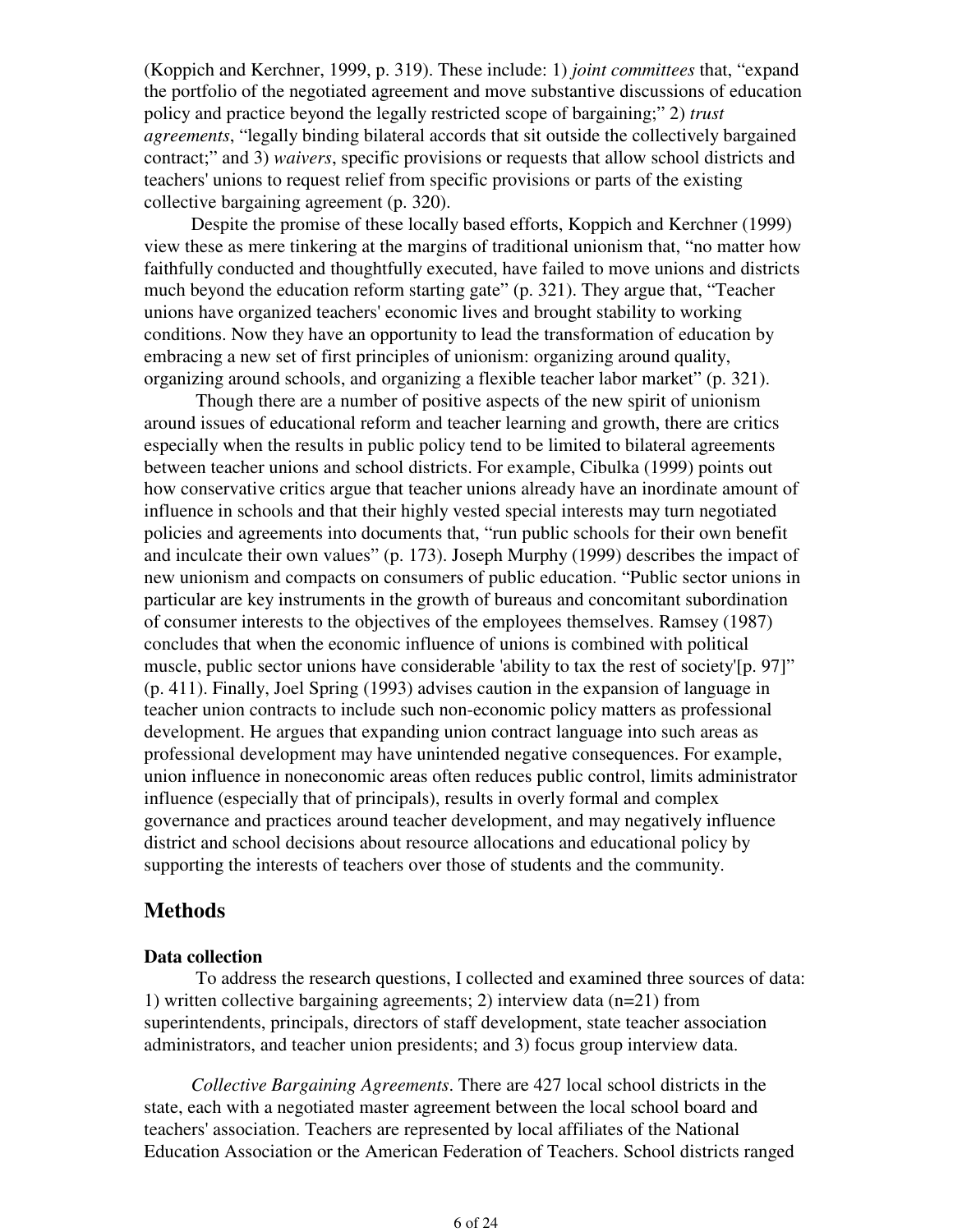in size from 101,000 students to fewer than 100. Given this range and because I believed school district size may significantly influence the history, content, and administration of contracts, I used a stratified random sampling procedure consisting of four strata to select 100 school districts. Because small town and rural school districts represent over 62% of all school districts in the state, I wanted to make sure that adequate samples of suburban, small city, and urban districts' contracts were represented in the study. Accordingly, I defined the four strata for the selection of contracts based on total student enrollment for the district. Group 1 (2501 - 101,000); Group 2 (1001-2500); Group 3 (501-1000) ; and Group 4 (500 or fewer students). Using a random numbers table, 25 districts were selected from each of the four groups. The equal "N" per strata does over represent surburban, small city, and urban districts in this predominantly rural state. This sampling strategy does introduce a possible source of bias. However, if anything, the sampling strategy under estimates the generally traditional unionism in the state and was viewed as an acceptable trade-off to assure adequate samples of contracts in surburban, small city, and urban school districts.

 Next I collected copies of the latest negotiated contract for each of the identified school districts. It is important to note that at the time these contracts were collected and analyzed not all contracts had been renegotiated. Because of state imposed revenue caps on local school districts limiting salary and fringe benefit for teachers, a number of local collective bargaining agreements had remained unsettled. However, because the primary issue contributing to various impasses between school boards and teacher unions was salary, provisions related to teacher professional development generally were not affected. Even though a number of districts were operating under expired contracts, all contracts examined during this study were the existing legal agreements that governed wages, hours, and conditions employment for teachers.

*Structured Interviews*. The second phase of data collection consisted of 21 structured interviews with superintendents  $(n=5)$ , principals  $(n=5)$ , teacher union representatives (n=4), directors of instruction (n=5), and staff development specialists (n=2). First, I identified criteria for the selection of informants. These included 1) expertise and experience in teacher professional development; 2) leadership position held in the organization; 3) employment in districts representing diversity in size, student characteristics, and location (rural, suburban, and urban); and 4) employees in districts with exemplary professional development practices supported in contract language. Key informants were identified using colleague nomination and purposive sampling. Using names of individuals identified by teacher union representatives, teachers, principals, and other administrators, I used the four criteria to select the 21 respondents.

 Based on initial analysis of written contracts, an interview protocol was developed to gather more detailed information on the influence of specific contract language and provisions teacher professional development in local districts, to describe in detail issues around contract implementation and professional development, and to ask respondents to describe any changes they may have experienced in teacher unionism and opportunities for professional growth and learning in their schools/districts.

 All interviews were taped and transcribed for analysis. To build trustworthiness in the data, written transcripts were returned to interviewees for review and editing if needed. Each respondent was asked to review the transcripts and to make any changes that he/she thought were necessary for purposes of clarity or intent. In general their corrections were editorial in nature. Several respondents, upon seeing their responses in writing, wrote back that they were somewhat surprised, and in a few cases embarrassed,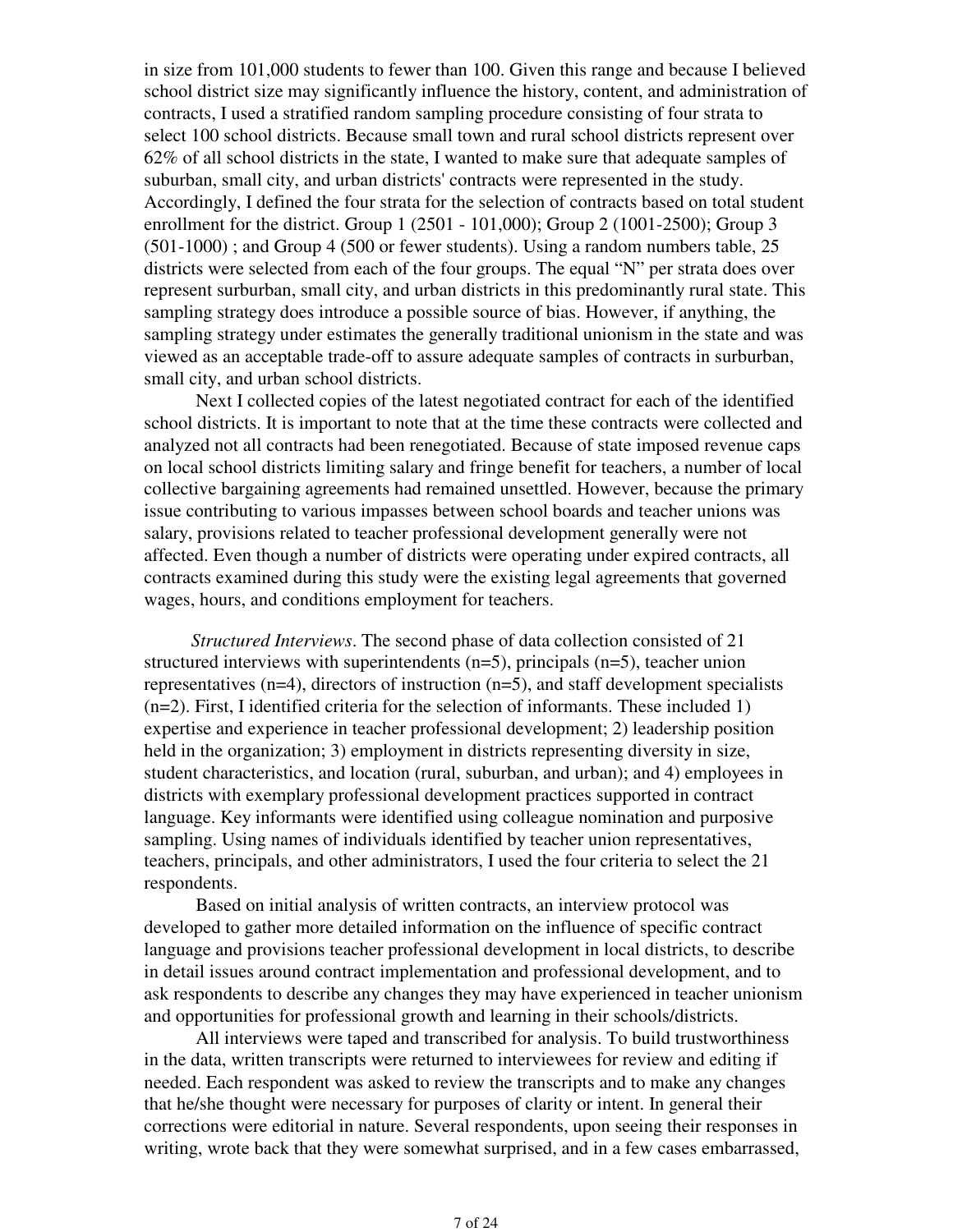about the lack of clarity in their interview responses. However, neither offered clarification in their corrected transcripts.

 To enhance credibility, after the first two phases of data collection and initial analyses of written contracts and interview data, I conducted a focus group interview with a second set of key informants (n=5) that included an assistant superintendent of a large urban district, an urban middle school principal, a director of research and professional development for a state teachers' association, a special education teacher, and a teacher/union representative. Using a preliminary set of organizers from these data, the purpose of the group interview process was to check initial categorizations of data against the experiences and insights of practitioners, to gain a better understanding of issues and their implications, and to identify any areas not adequately addressed in the examination of union contracts and teacher professional development.

#### **Data Analysis**

Data analysis consisted of two parallel activities. First, a content analysis of 100 written collective bargaining agreements was completed. The analysis focussed on an examination of such areas as specific references to professional development, structures and decision making governing teacher development and learning, types of professional development activities legitimized in contracts, and resources available to support professional development. For the purposes of this study, content analysis focussed exclusively on the formal written contracts that governed teacher work and professional development.

 To begin the content analysis, I looked for any language referring to teacher learning opportunities and professional development. This included such terms as in service, staff development, training, conferences, and study leaves. This initial phase of analysis runs counter to my conceptual definition of professional development detailed in the background section of this paper. Having said that, this is my conceptualization of professional development—not necessarily the one commonly used in schools and enumerated in written contacts. Also, teachers, administrators, and school boards members often use a variety of terms interchangeably when they refer to the concepts of teacher learning and professional development. For me, it was important to start with the language that currently existed in written collective bargaining agreements and in practitioners' ordinary professional discourse. For interview data I used a constant comparative method (Strauss & Corbin, 1990) to code data and identify themes. Individual and group interview data complemented the document analysis by providing details and examples of how various contract provisions affected the context of teachers' daily work and their professional learning.

#### **Limitations**

Focusing on written collective bargaining agreements alone has limitations. For example, there is more to negotiated agreements between teachers and school boards than what is written explicitly in contracts. Trust agreements, waivers, joint committee work, and district and school policy manuals are examples of other written documents that describe and affect these teacher union/school district relationships. Collection and analysis of these documents were beyond the scope of this investigation. To mitigate the negative aspects of this limitation, I believe the collection of interview data was helpful. A second limitation concerns the selection of interviewees. Though great care was taken to define and select a substantively representative sample of teachers, administrations, and union representatives, there is always the possibility that the sample does not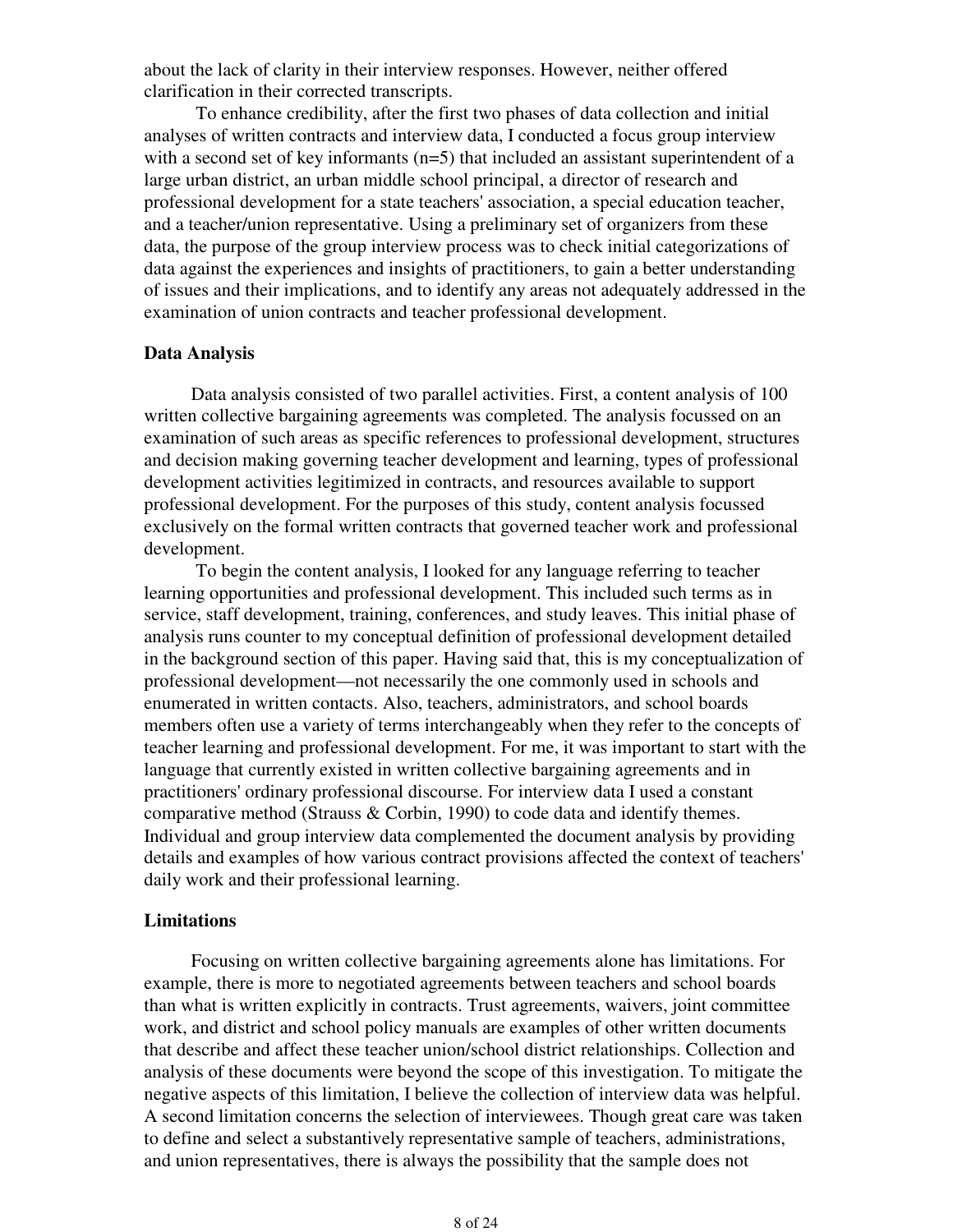adequately represent all parties to teacher/school district collective bargaining agreements. Notably absent from the interview sample are school board members. Though important to the negotiation of contracts, the study focussed on existing written contracts and their administration which in most school districts is left to teachers and administrators in schools.

# **Findings**

 I use four organizers to present detailed descriptions of the links between and implications of union contract language and teacher professional development. These are 1) contract language and points of leverage; 2) the inclusion of professional development in written contracts; 3) the governance of teacher professional development; and 4) changing the professional development paradigm: rethinking, restructuring, and reculturing.

## **Contract Language and Points of Leverage**

 Despite the rhetoric in educational reform reports that teacher professional development is critical to school improvement and reform efforts, explicit language on professional development is notably absent in approximately three fourths of the contracts examined. Using the widest possible net to capture any language and/or activities related to teacher professional growth and development, only 28 of the 100 contracts examined contained any direct reference to teacher professional development. Of these 28, only 3 linked professional development to district goals and priorities. The finding that teacher contracts are generally silent on professional development should not be surprising since it is not a mandatory subject of collective bargaining. Only recently have examples of localized reform efforts, waivers and trust agreements, affecting the contractual relationship between teachers and school districts emerged. Yet it is difficult to imagine how language covering wages, hours, and conditions of employment would be unrelated to teacher professional development. In general, even teacher collective bargaining agreements with explicit language governing teacher professional development tended to remain narrative museums reflecting a legacy of conflict, mutual mistrust, legalism, and top-down hierarchies of control over teachers rather than expressions of a new unionism. The following are examples of explicit contract provisions describing teacher professional development primarily under the direct control of administrators.

- The parties agree to establish an In-Service Educational Staff Development Committee composed of a representative appointed by the Association from each school and no more than an equal number of representatives appointed by the Superintendent of Schools. The Committee shall assume the responsibility for the planning and conducting of the in- service and staff development programs for the professional teaching staff, subject to the direction and control of the Superintendent.
- Teachers must fulfill twenty-two and one-half  $(22 1/2)$  hours of staff development each year. The District may direct up to seven and one-half (7 1/2) hours of specific staff development for designated teachers or groups of teachers.
- As required by [... Law], there shall be a regular and continuing in-service program which shall be formulated by a standing committee composed of administration and faculty members.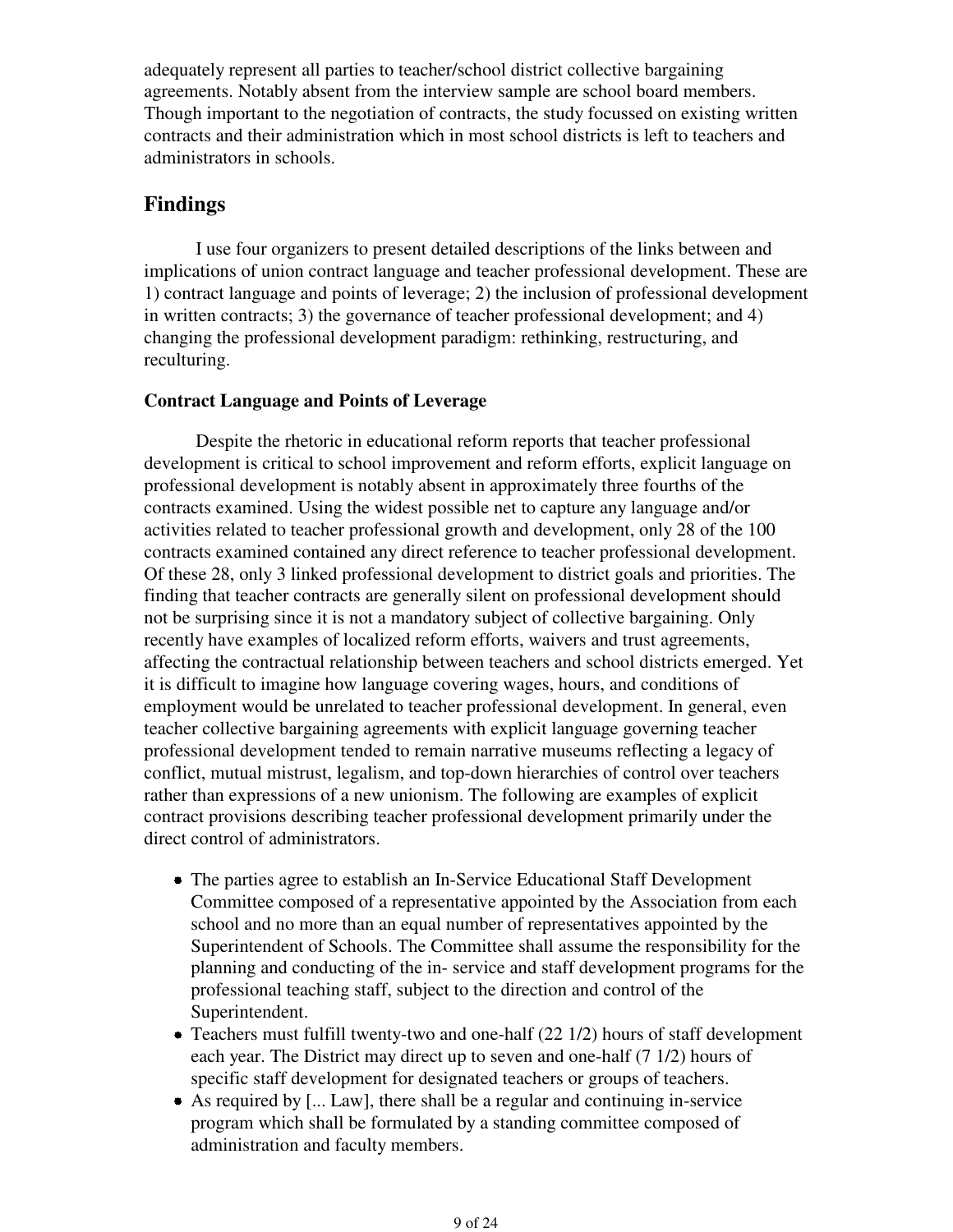In a few districts the teachers' union and school board have negotiated language, in accords or waivers, that recognizes teachers' responsibility and control over their own growth and development.

- The parties to this ACCORD recognize the importance of individual growth and development of professional educators and the growth and recognition of teaching as a profession. Professional educators are responsible for continued professional growth through participation in staff development activities, formal academic study, and personal enrichment in their teaching field and in education in general.
- Acknowledgment is made of the need for professional growth and the consistent need for all teachers to continue their formal studies and other related professional activities toward an improved and up-to-date quality instruction. It is also recognized that professionalism is an individual decision for teachers and, therefore, there is no credit requirement within in any specific time period.
- Teachers are encouraged to continue their professional growth at their discretion.

 Collective bargaining for teachers has been a part of state statutes since 1959. Reflecting what Kerchner described as second generation unionism, the emphasis in the early days of teacher collective bargaining centered on increasing salaries, broadening benefits, and salary equity. With regard to salary equity, unions sought to eliminate capricious, unilateral school board decisions around teacher pay and benefits. What's clear in an examination of these written contracts is the legacy of these early bargaining days when two important principles around teacher compensation and career advancement were established. The first was the establishment of a legal process for negotiating teacher pay. The second was the development of a salary schedule that recognized years of teaching experience and advanced educational training as criteria for salary increases. The latter is particularly important. Even during years when increases in base salary were small, teachers could still increase their salaries through professional training and the accumulation of credits or the completion of an advanced degree. Thus, linking salary increases to advanced training provided an extra incentive supporting on-going professional development for teachers. This typifies the type of win-win compromise often negotiated by two parties during collective bargaining. Advanced training became the solution to satisfy teachers' demand for higher salaries and school boards' desire to have highly qualified and better trained teachers.

#### **Leverage Points in Teacher Contracts.**

 Notwithstanding the silence surrounding teacher professional development in most union contracts, there are a number of negotiated provisions, leverage points, that directly affect teacher learning in the work place. For example, extra contract days, designated in-service days and times on school calendars, hiring new staff, the orientation of probationary teachers, teacher evaluation procedures, credits for recertification, and extended contracts are leverage points in contracts that support teachers' professional development. Interview respondents described how various provisions covering teachers' hours and work days at times limited what principals and their professional staffs were permitted to do contractually, especially as they worked to develop standards-based school reform.

 Many of these limitations must be viewed within the context of broader political issues at the state level. In particular, the tension described by interviewees most often reflected teachers' frustration with currently state-imposed caps on teachers' salaries and fringe benefits. To control costs in education, in 1994 the legislature instituted a revenue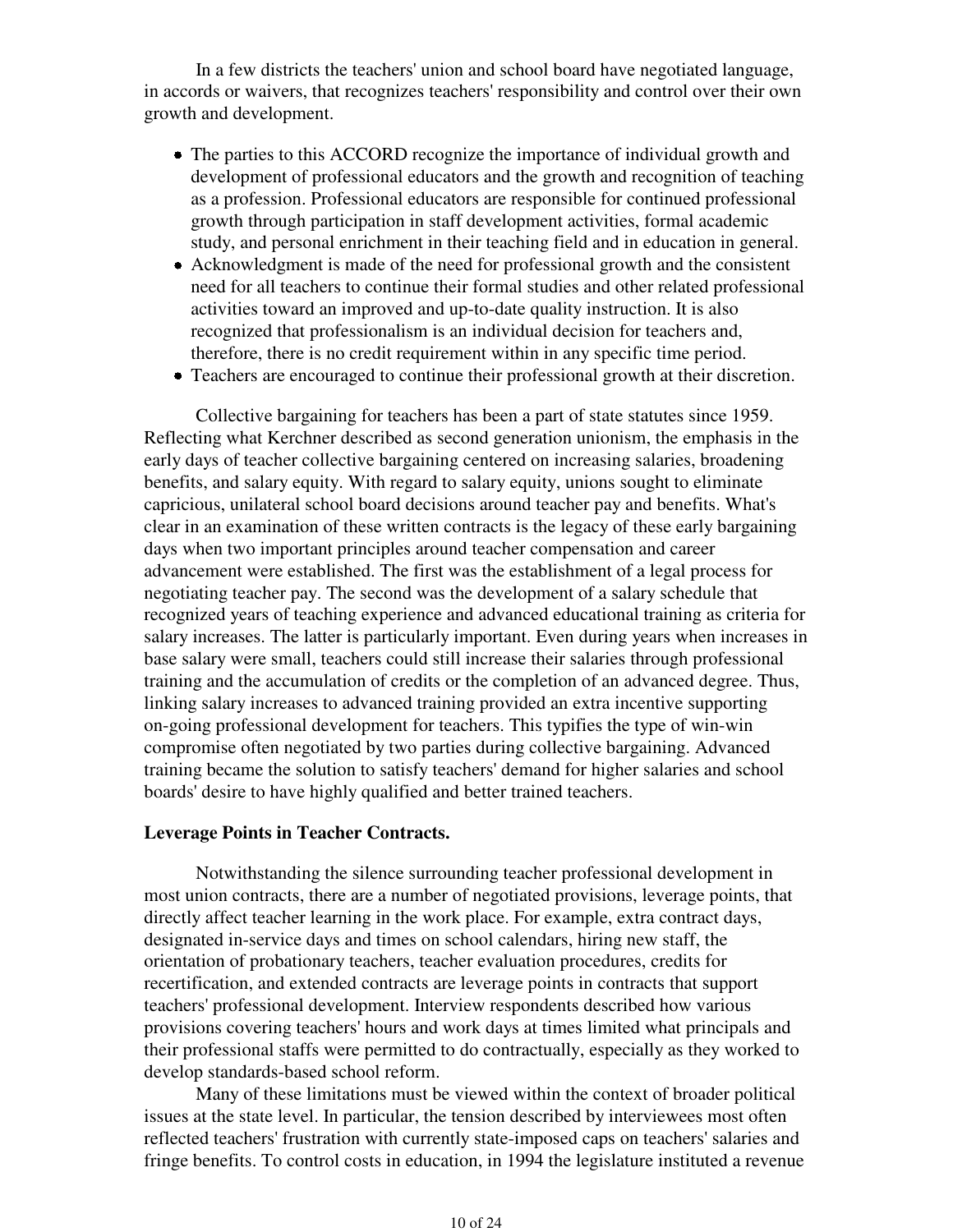cap of 3.8 % of the previous year's budget on all local school districts. The only way a school district could exceed the revenue cap was to go to a public referendum asking to exceed the cap. In effect, teachers' salaries were severely limited.

 Cost controls have also influenced teachers' preferences and choices of professional development opportunities as well as its design, delivery and content. With severe limits on their salaries, teachers tend to view advancement on the salary schedule through rapid accumulation of graduate credits as one of the only ways to increase their salaries significantly. Interestingly, this strategy by teachers has implications for calculating the total cost of professional development. When salary increases due to advanced training are included as costs in annual professional development budgets, the percentage of the total budget used to support on-going professional learning increases dramatically. Additionally, since the revenue caps are on the total budget, savings in the budget must come from other expenditures. Analyses of written contracts and interview data indicated that the resources used to support professional development activities typically fund a vast collection of fragmented, individualized experiences with little evidence of a systemic focus on district or building goals.

 A second leverage point in contracts influencing teacher professional development is in the area of teacher leaves. Besides sick leaves and those leaves for emergencies, family and extenuating circumstances, 72% of the contracts contained provisions for professional leaves, study leaves (36%), and personal or sabbatical leaves (52%). In most cases, these leaves were unpaid. Less than a third of these contracts required teachers to return to the district after the leave. Only 13 districts provided any financial support for professional leaves. The following language illustrates clearly how this provision in the contract supports teacher development.

#### *Extended Leaves of Absence: Advanced Study*

Purpose: The underlying philosophy of the leave is to increase the quality of teaching and to gain enriching and broadening experience by professional study and research in areas that will promote the employee's teaching ability. Major consideration must be given to the benefits which will accrue to the pupils and to the community through the individual teacher's personal growth.

 In 77 contracts, extra days and extended contracts were another important leverage point that supported teacher professional growth and development. Administrators, school board members, and teachers agree that school success and improvement require on-going training and development opportunities for teachers. However, teachers' work days provide little time for extensive training or for school improvement work. Thus, extra paid days/hours and extended contracts for summer work have become critical to meeting the training needs of teachers and professional work beyond the classroom. Aligning district curriculum to new, state- mandated curriculum standards and tests, the introduction of new technologies, sundry educational reform initiatives, and more diverse students populations, to name a few areas, all require more teacher training.

 Analysis of school calendars attached to these contracts provides evidence that districts recognize the importance of time needed for teacher professional development. This includes inservice days, early release and late starts, and teacher convention days. Ostensibly these times and days have been set aside for teacher inservice throughout the year. Most districts have 1-2 days per year while a few have schedules with weekly early release giving teachers 2 hours for joint work, planning, and professional development.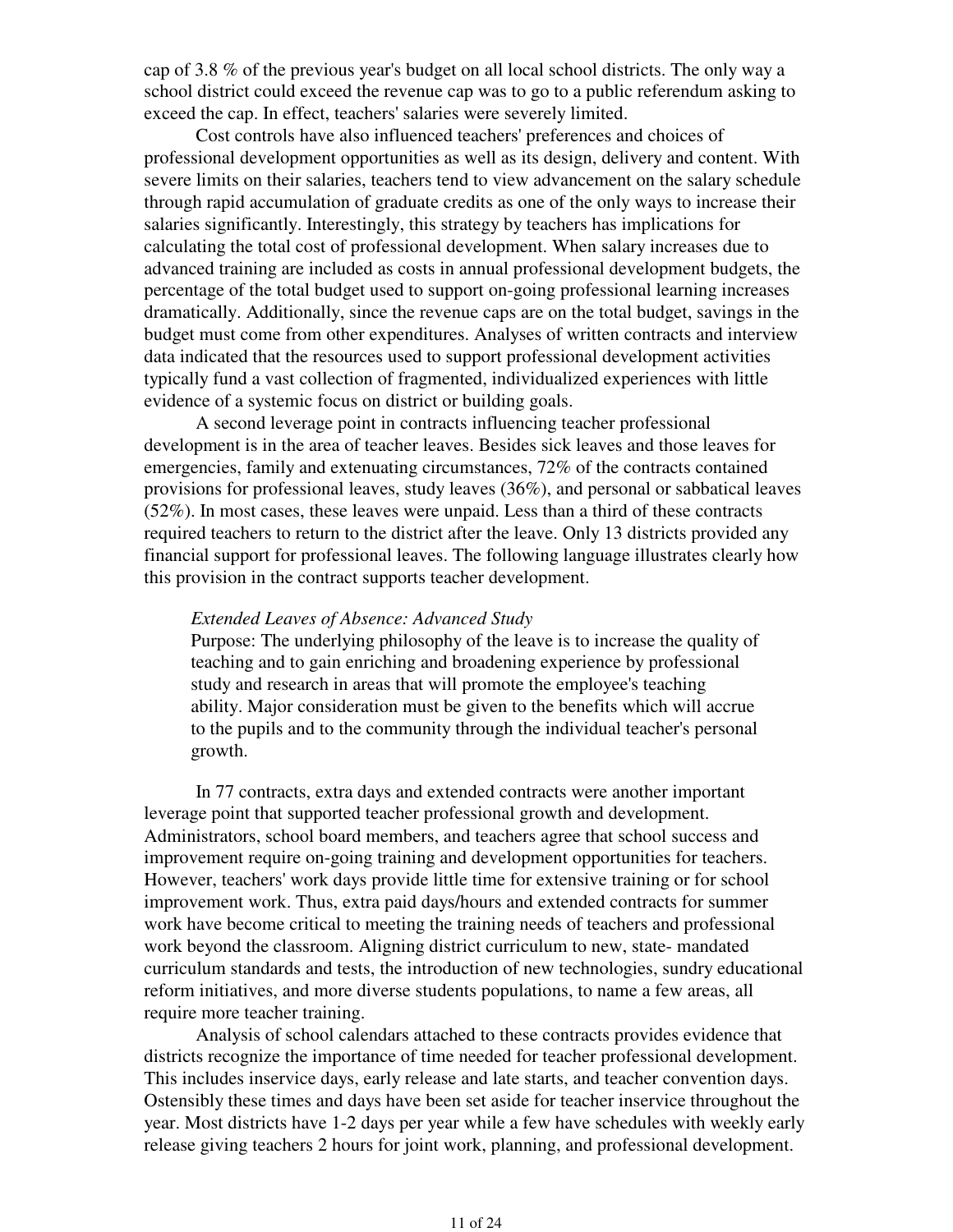At first glance, the number of days and times suggest that districts through negotiations have taken seriously the call to provide more time for teacher professional development. However, on closer examination it appears that in many districts the days set aside for teacher in-service and development opportunities have been hijacked. For example, administrators often convert these days, especially those scheduled the first day of the year, into extended faculty meetings to cover district/school business. These days are what Bredeson and Johansson (1999) refer to as "information showers" where the focus is on the dissemination of information, not teacher learning and growth. Similarly, teachers wanting and needing more time pirate inservice days and times to work alone to set up their rooms at the beginning of the school year, to complete grades at the end of quarters and semesters, and to clean out their rooms for summer breaks.

 A fourth important leverage point in written contracts is in the area of supervision and evaluation. In 21 contracts, teachers and school boards had created alternatives to traditional classroom observations and written evaluations of "stand-up" teaching performance. In these districts, teachers who completed their probationary years, usually 1-3 years, could choose a self-designed professional improvement/growth plan as an alternative to traditional evaluation. In cooperation with principals and supervisors, teachers submitted professional growth plans and goals that became the primary basis for their written performance evaluation required by law once every three years.

#### **The Inclusion of Professional Development in Contracts**

 Given the small number of contracts that contained explicit language on teacher professional development (28%), it was important to ask respondents their views on whether or not contracts should contain such provisions. Twenty of the 21 interviewees and all of the focus group interviewees (5) agreed that teacher professional development should be part of union contracts. First, opportunities for teacher learning in school and beyond are linked to wages, hours, and conditions of employment, all mandatory subjects of collective bargaining. To these respondents putting explicit language in contracts about professional growth and development in contracts was needed to send a powerful substantive and symbolic message to the whole school community.

 The general agreement among respondents that language on professional development needed to be put in contracts was not seen as a silver bullet to improve the design, delivery, and outcomes of teacher professional development in schools. As one principal put it, "I mean it's probably ok, what we have in here, but...umm.... I think when you can establish the right the culture in a given school and school district, these things get taken care of ....ah.... far beyond the letter of what's in the contract." Another principal added, that the improvement in learning opportunities for teachers in schools needs more than just a line or two in the contract. Establishing strong norms and beliefs about on-going professional learning in order to improve student learning was not something, however, that could be easily specified in contract language. "I think it [is a matter of being] pertinent to their [teachers'] reality." "And I think how you just embed that in the everyday work, just spills over so naturally, so that these don't even get looked at us requirements." The respondents agreed that teacher professional development should be included in negotiated agreements. They also believed that the key to successful staff development for teachers was instilling the belief that the time and effort put into the learning activities would directly benefit their practice and improve student learning. They believed putting language in contracts would help to highlight the importance of teacher learning to school improvement and student learning.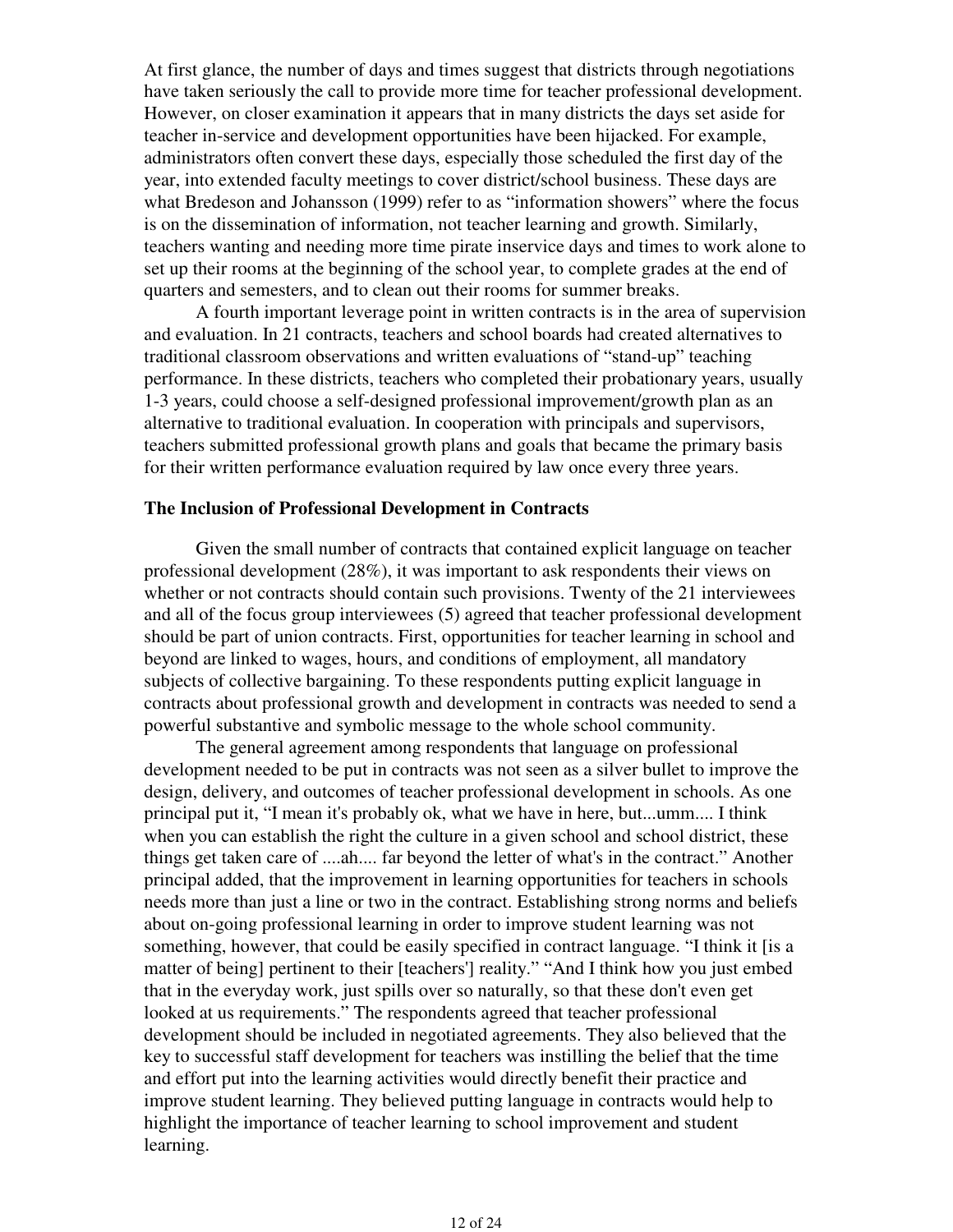The consensus to include professional development in contracts was not without some notes of caution. For example, some respondents worried that teacher growth and development might fall into grievance processes and thereby be rendered ineffective. Others worried that by specifying professional development in the contract some school boards and teachers' unions might bargain away what should be a professional responsibility and attitude among teachers, not forced compliance to the strict letter of the contract. One director of instruction cautioned, "What you have to be careful of is not to use that and end up reducing it [professional development] to, like the lowest ..... lowest common denominator." Another respondent echoed the idea that if teacher professional growth and development described in contracts became overly prescriptive, such as traditional district in-service, there would be much less flexibility and fewer opportunities for teacher learning in school and beyond the teaching day. In assessing the benefits of putting explicit language on professional development in contracts, these educators also acknowledged the potential downside if contract language resulted in narrow, prescriptive provisions. Such provisions would likely lead to minimalism and mere compliance rather than fostering possibilities for professional learning; this would be worse than what many districts/schools already had.

#### **Governance of teacher professional development**

 Analysis of the contracts and interview data revealed that professional development for teachers continues to be top- down and primarily controlled and driven by administrators. Only 3 of the 100 district contracts examined stipulated a full-time coordinator for professional development. For mid-size and larger districts, staff development fell under the general job duties of curriculum directors and assistant superintendents. In smaller districts, the superintendent controlled the budget and was seen as the gatekeeper for professional development. Regardless of district size, school principals were most often viewed as the person primarily responsible for professional development. Further examination of contracts indicated that only 17 districts had formalized in contract language district staff/professional development committees composed of teachers and administrators. Given the general absence of professional development language in contracts this may not be surprising. Yet, even in contracts where extra pay for extra duties was described, staff development committee work or membership was not included.

 In general, the lack of voice for teachers in decisions around their professional growth and development has resulted in a type of dependency. As a middle school principal opined, teachers continue to think others, administrators in the district, will tell them what to do. Thus, there is a fair amount of cynicism about the value of traditional professional development in districts. One principal saw this type of dependency as professionally debilitating because it has resulted in some teachers not even being able to imagine what it might be like to be responsible for planning, implementing, and evaluating their own professional growth. Principals believe they have primary responsibility for teacher professional development, but in a supportive role not a controlling or limiting one. Principals believed they had the responsibility and ability to garner the resources, time, money, space, expertise, and other resources to support what teachers needed to enhance their learning and performance. Principals saw their primary responsibility as helping teachers, individually and collectively, keep their eyes on the big picture. The principal's role was to help align individual and collective teacher needs and interests with school priorities and goals.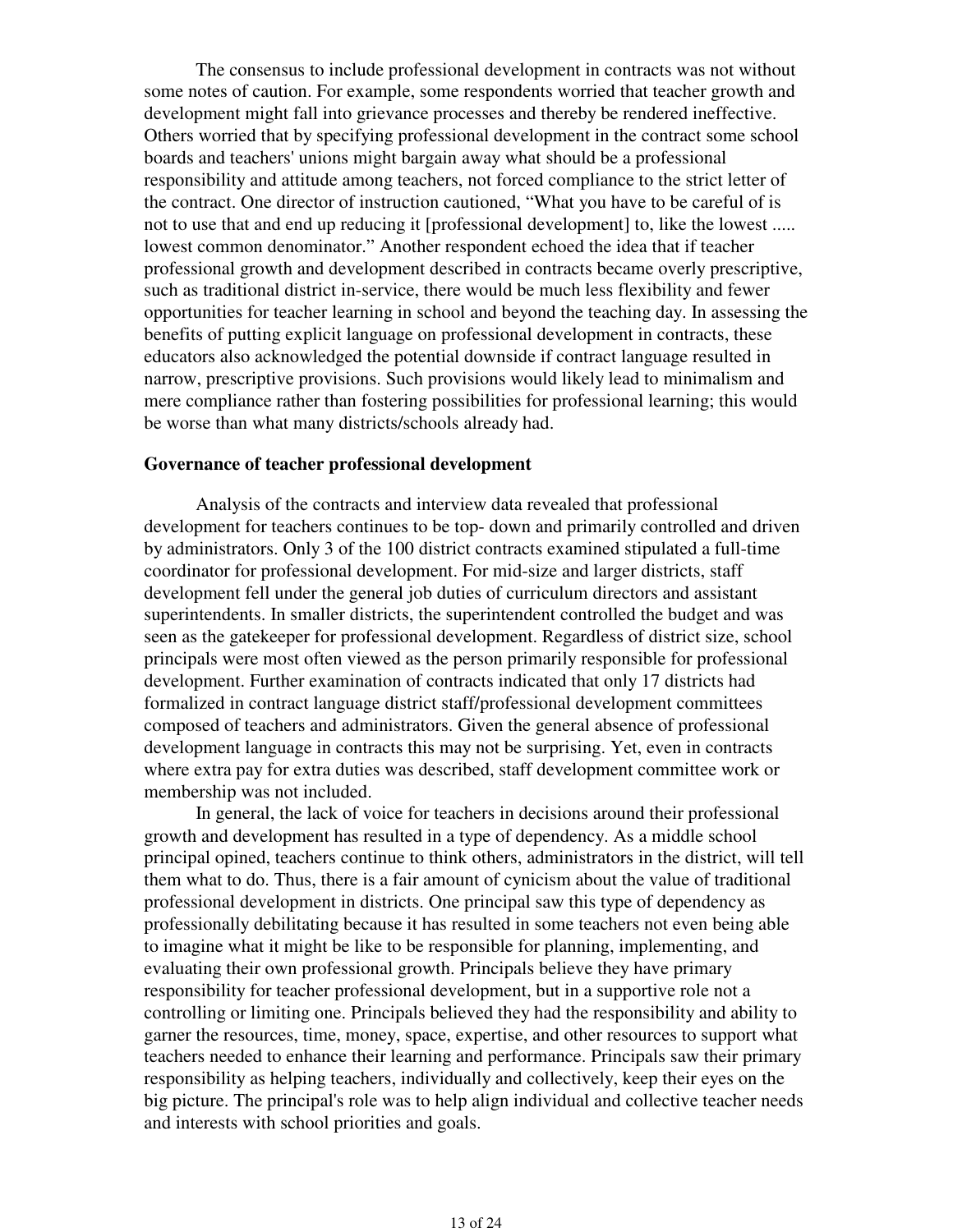## **Changing the professional development paradigm: Rethinking, Restructuring, and Reculturing**

 When asked to think about changes they had experienced in the past 10 years in the area of teacher professional development, the respondents' comments were a mix of optimism and disappointment. Each respondent could point to specific examples of positive changes in their schools and districts in the area of teacher learning and professional growth on the job. However, most were also concerned that traditional obstacles remained, many seemingly intractable. To improve opportunities for teacher professional development, these educators identified three broad areas of change that need to occur concurrently. The first is *rethinking* the current professional development paradigm. The second is *restructuring* the design, delivery, content, context and expectations for outcomes of teachers' professional development. The third is *reculturing* schools and communities in ways that create and nurture opportunities for on-going, job-embedded teacher growth and professional development.

*Rethinking the professional development of teachers*. Changing the paradigm of teacher professional development requires fundamental shifts in the ways teachers, administrators, and community members think about its nature, purposes, and goals. To begin, respondents agreed that professional development should not be seen as an add-on to teachers' work but rather an essential part of what teachers do as professionals. Because training and development are essential to teachers' professional practice, the resources that support them should not be easy targets for budgetary cuts during fiscally tight times. The constellation of formal and informal opportunities for teachers to learn and to improve their professional craft is crucial to school improvement and student success. Thus, in-service, staff development training, teacher networks, and collaborative inquiry are not just about teachers, they are linked tightly to and aligned with school goals and student learning.

 The ways in which teachers and others talk about teacher professional development also requires some re-thinking. When in-service days or early releases are described as "time-off" or "wastes of time" from teachers' real work, e.g., direct contact with children, such expressions communicate the limitations and persistence of the traditional professional development paradigm. Teacher professional development is legitimate work even when it occurs during the school day. Staff development is "time on" not "time off."

 Another change in thinking is conceptualizing on-going learning and development as a professional responsibility. Continuous learning is an essential part of one's professional practice, not just a scheduled event or an activity to simply attend and endure. The artificial separation of teaching practice and teacher growth and development has contributed to the latter. To improve what they do and how they do it, reflective teachers rely on their daily teaching experiences to learn more about their practice. Traditional school structures and cultures, especially self-contained classrooms, have unfortunately tended to reinforce teacher isolation and individualism so that the benefits of reflective practices remain limited to a few individuals rather than becoming part of organizational learning and improvement. In addition, the objectification of professional development as something "out there" has promoted a type of dependency in teachers often leaving them voiceless in planning, implementing, resourcing, and evaluating their own learning. "It's completely foreign to them [teachers] because they've really had no opportunity to ever have any input on anything." So teachers wait to see,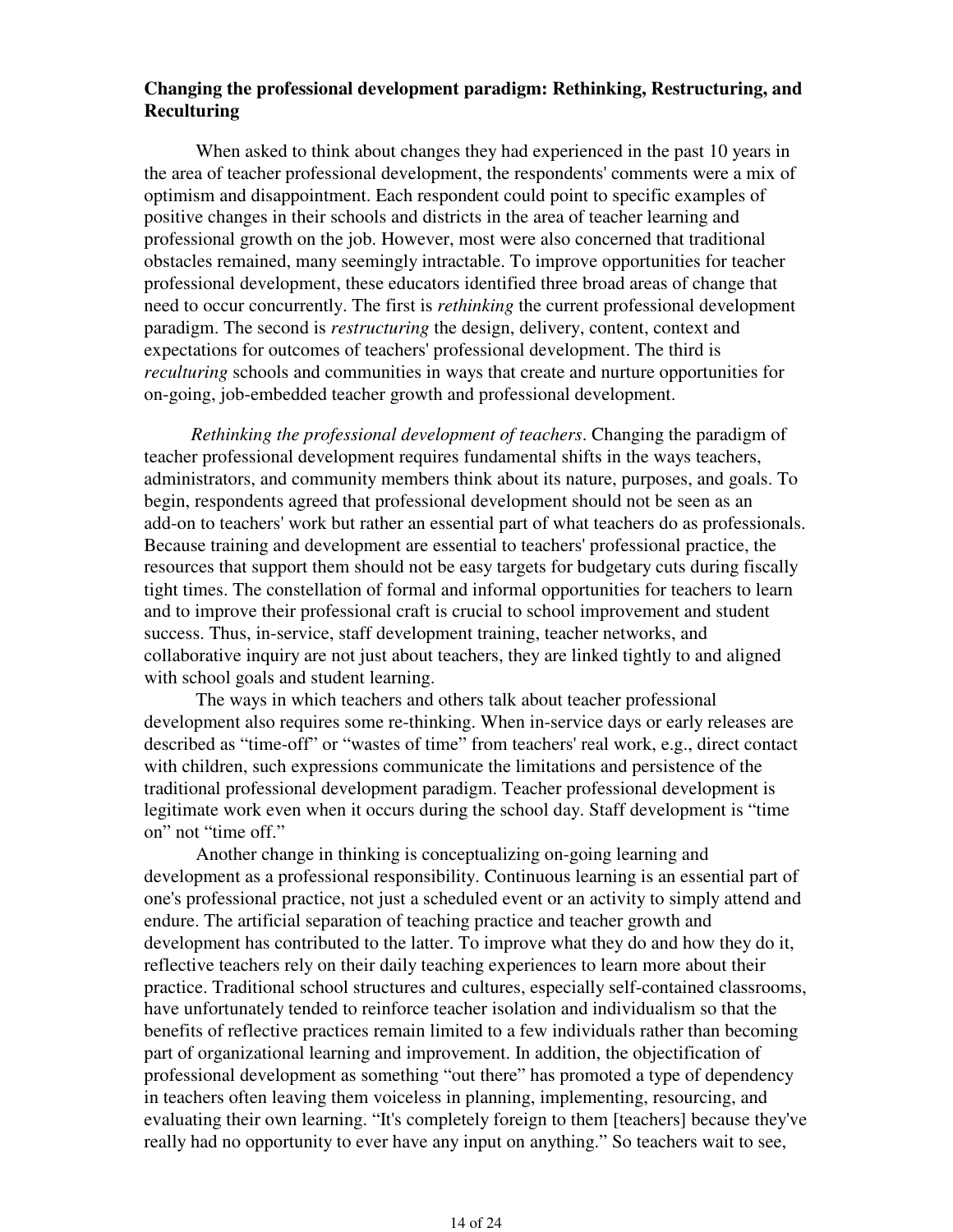"What's the principal or learning coordinator going to tell us to do? What is the district telling us we have to do today?" (Middle school principal). Though teachers clearly have preferences and know what would be most helpful to them in the classroom, traditional designs and delivery of teacher professional development in schools often reinforce a dependency model in which teachers cede responsibility for their own growth and development to others: most often superintendents, principals, and staff development personnel.

 Rethinking teacher professional development also means reconsidering the "one size fits all" training and inservice activities common in many school districts. In complex school systems there are occasions for system-wide informational sessions and inservice programs. The key issue is whether or not these types of activities dominate staff development activities in schools. Because these activities are easier to plan, more economical, and more easily controllable, districts frequently default to "one size fits all" sessions. Undifferentiated training sessions rarely provide learning opportunities that engage individual teachers' creative and reflective capacities to strengthen their practice.

*Restructuring the professional development of teachers*. "We haven't admitted that we're going to have to blow the thing up in order to get real fundamental professional development in the system." Either metaphorically or concretely, changes in thinking about teacher professional development need to be accompanied by fundamental changes in the structures that support it, including provisions in contracts. For example, respondents described how schools and their operations need to be reconfigured to permit more time within the school day for teacher learning. As one respondent said, "A couple of things are happening that I think damage our opportunities to really change things in a significant way. One is the issue of the structure of the school day, the school week, and the school year. There is no collaborative time structure in our work. And, teachers are too isolated in their work. That we have to really redesign the system in a way that guarantees that the time is there for collaboration; and I don't think this society is willing to pay for that, and that's been our big problem" (Professional Association Representative). The issue of restructuring time, with a focus on the use of time and its impact on conditions of employment, has important implications for collective bargaining and opportunities for teacher learning within contract days. Time was described by respondents as the most important structural factor that needed to be addressed in order to change the current professional development paradigm. In a few written contracts there are appended waivers and side- agreement that supported changes in the use and structure of time in the teacher's work day. The interview data provided ample evidence that a number of schools and districts were using collaborative informal agreements, between administrators and teachers, to address teacher learning in newly configured time-frames. This includes such practices as 1) providing teachers extended contract days over the summer; 2) extra pay for committee work that is beyond ordinary teacher work expectations; 3) hiring substitute teachers, both permanent and temporary, so that teachers have time during their the school day to meet and work together; 4) early releases and late starts for students; 5) scheduled staff development days; 6) creative use of class time through block and flexible scheduling; and 7) banking time, e.g. increasing class periods and school days several minutes a day to bank time for future release times.

 According to these educators, even when time is available there may not be a place in the building for teachers to meet and work. Outdated buildings, the proliferation of programs and specialities to support students beyond the classroom, and overcrowded schools often leave teachers in hallways or other cramped spaces, hardly optimal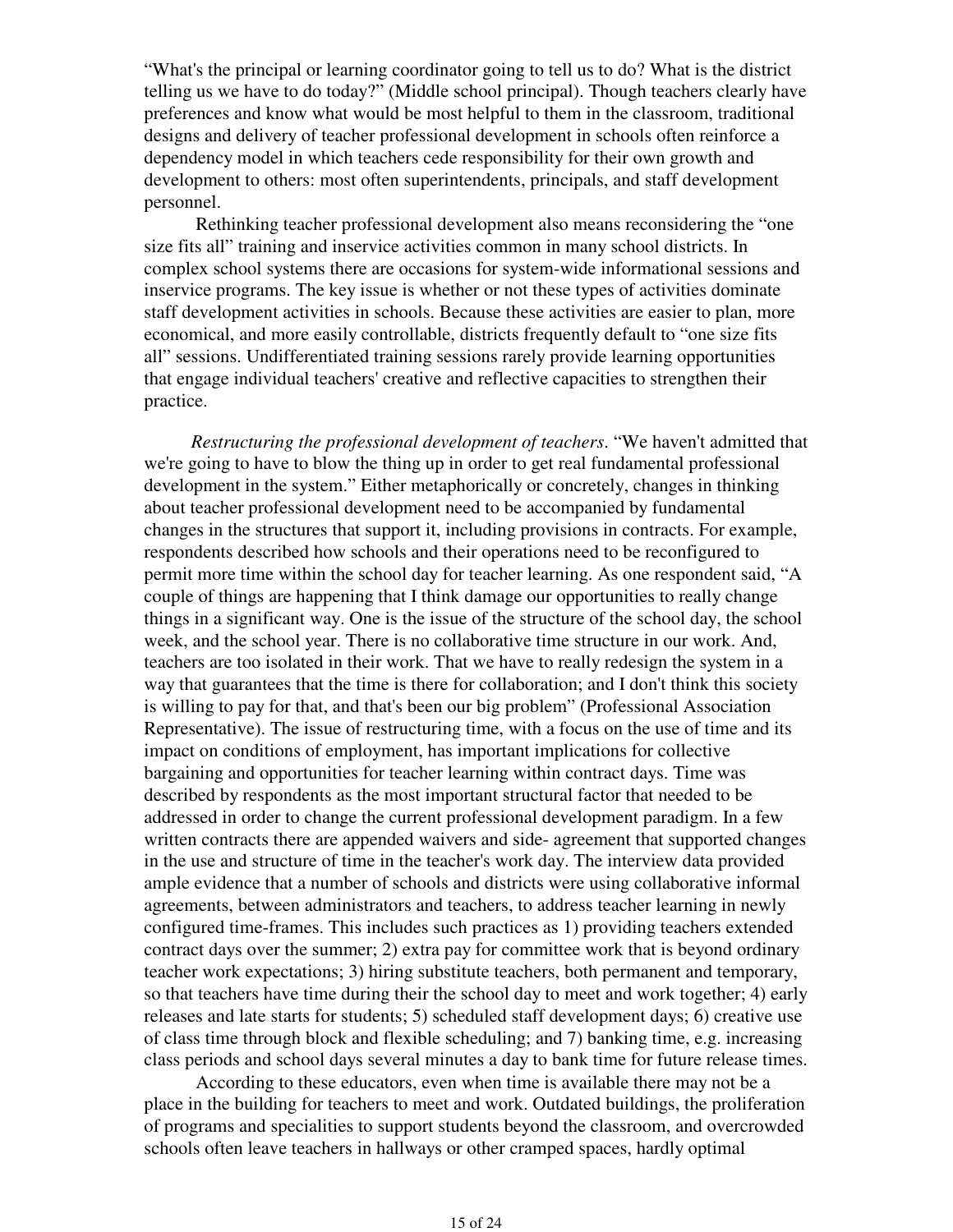conditions for professional learning. Clearly this is less of a problem when students are released, but if professional development is to be embedded in teacher work, creating learning spaces for teachers is an important part of restructuring schools. Providing physical space for teacher learning in schools also sends a powerful symbolic message about the importance of continuous growth and development in schools. Conferences rooms, office space, work rooms, labs, and basic communication tools (computers, telephones, and fax machines) are minimal requirements for any professional, yet these tools are scarce in most schools. Additionally, the lack of these basic resources to support teacher engagement, reflection, and growth reinforces norms of privacy, isolation, and dependency that threaten the development of an authentic professional learning community.

 The reallocation of resources to support new conceptualizations and practices in teacher professional development is also an important element in restructuring. In some districts, teachers and administrators have creatively knitted together a mix of local, state, federal, and private monies to support professional development and school change processes. In others, however, the patchwork of traditional development programs and activities, and the budget lines to support them, are not clearly aligned with district/school funding priorities. Because of revenues caps in the state, most districts are actively seeking external grants to support staff development for teachers. In some districts, it is unimportant what the focus or goal of the funding agency is. They become "Christmas tree districts" where teachers, administrators, and school boards willingly subordinate local priorities and goals for high profile programs that send extra dollars to support teacher development and training opportunities. When the typical three-year funding cycle ends, so does the initiative. The district then reinvents itself in order to respond to new criteria described in another request for proposal (RFP).

 New state mandates, especially the newly adopted model academic standards linked to legislated testing of all students, have intensified change efforts and completely dominated staff development and in-service training across the state. A union representative from one suburban district noted, compliance with these state mandates, especially activities focussed on curriculum alignment and organizing for testing in four core areas, is robbing teachers and their schools and districts of what little time, energy, and resources that had already been set aside for professional development.

 Selecting and hiring teachers with a professional orientation toward their own growth and development was cited by principals and superintendents as an important structural piece that supported teacher professional development. The administrators believed one of their primary responsibilities was to establish criteria and develop processes that enabled their districts/schools to identify and hire candidates who viewed continuous growth and development as an essential part of their professional work and one for which teachers took responsibility.

 Restructuring the delivery of teacher professional development is also critical to changing the current paradigm. Long dominated by workshops and fragmented inservice meetings, new forms of professional development have emerged with "a much deeper and more sophisticated focus on instruction." The idea of "one size fits all" is fading away. In districts with leading edge practices, teacher professional development tends to be more localized, more centered on individual teacher needs, carried out in interactive and participative settings, and is on-going and long-range in focus as opposed to one-shot presentations and events. Such practices are beginning to break down teacher isolation and build learning communities among professionals seeking to improve their practice, not simply acquiring a few "nuggets of knowledge" for easy transfer to classroom teaching. Teachers and principals are attempting to redesign the school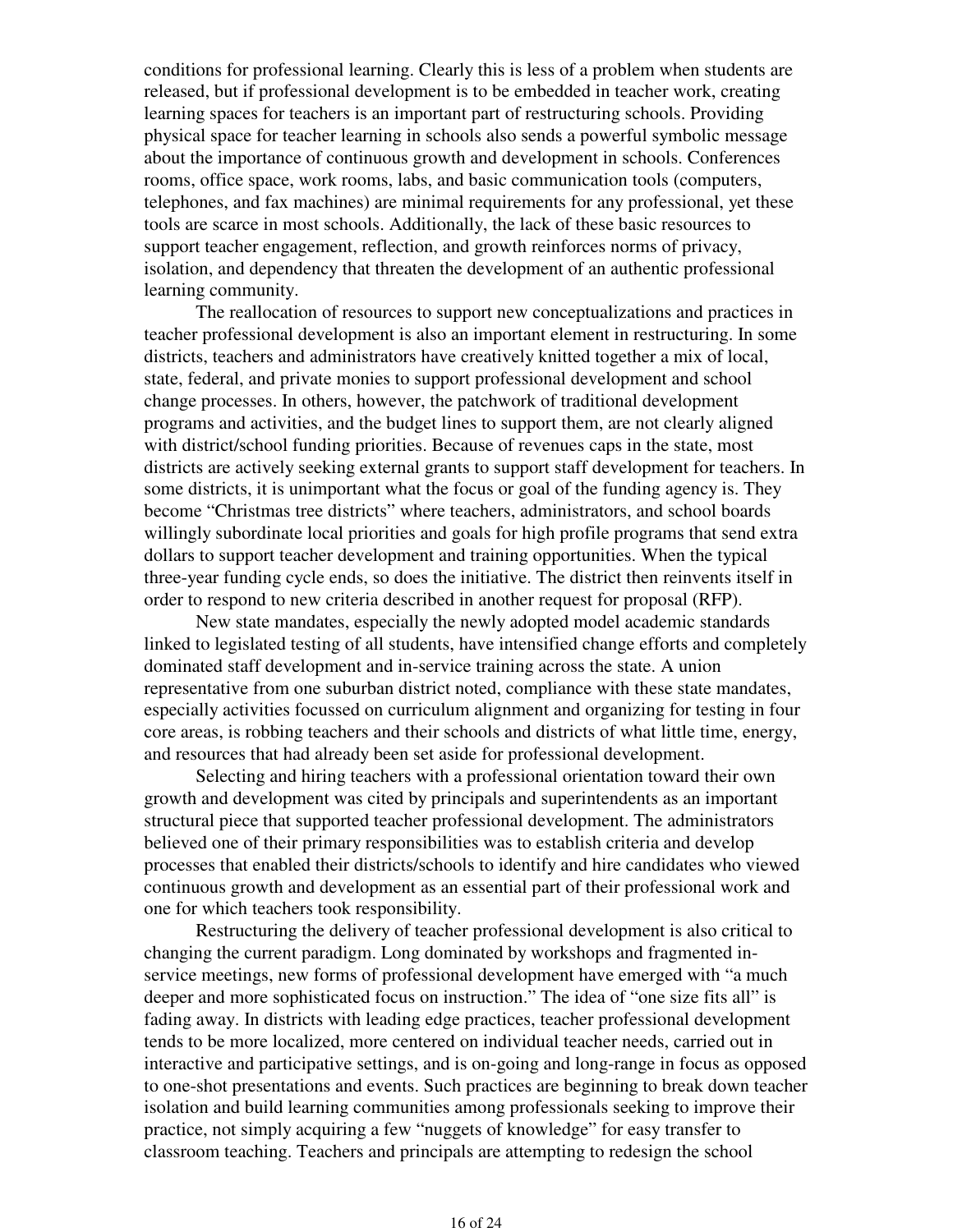"Culture, climate...ah...the way we structure our interactions, so that it's supporting people's learning everyday."

*Reculturing teacher professional development.* "It's not in the culture of our district to have the union talking about professional growth and development. The way of talking about it is through compensation" ( Elementary principal). Rethinking and restructuring teacher professional development are part of the larger process of reculturing schools and communities to support teacher learning. As the preceding quote indicates, the values, beliefs, and practices that define the current culture of teacher professional development may be anything but professional. For example, teacher isolation, work days with little or no time for professional development, administrator dominated planning and decision making, and fragmented staff development and training activities typify the current culture. "The system needs to be redesigned for teachers to really become active learners. Our structure does not facilitate that." (Teacher union representative). Typically, teacher work has been defined as standing up in front of and working directly with children. Working directly with children is difficult to argue against since teaching children is the primary mission of schools. The reculturing efforts described by these respondents are meant to enhance teachers' work with students by recognizing and incorporating teacher professional development " as professional work" and "at work". In recultured professional learning communities, staff in-service and training days are not days off, they're days on. The ways in which teachers and others talk about teacher staff development are expressions of reculturing that communicate important values, norms, and practices that characterize high quality, professionally oriented schools focussed on student success.

 The ways in which school boards and teacher unions address teacher professional development in collective bargaining also help to define the culture. With nearly three-fourths of the contracts silent on teacher professional development, developing new professional learning cultures will not come easily. The baggage of traditional unionism, collective bargaining experiences, and grievance arbitration in schools has left both parties, teachers and school board, nervous about asking the other to dance. As one union representative put it, "Nobody knows how to behave." Learning how to "behave" requires trust between parties to negotiate agreements. In districts where new professional development cultures have emerged, values, norms, and practices are simply embedded, "In the everyday work, [and] just spills over naturally, so that these don't even get looked at as requirements. I think when you can establish the right culture in a given school and school district, these things get taken care of..ah.. far beyond the letter of what's in the contract" (Elementary Principal). Establishing norms of trust requires time and experiences that build on joint commitment and efforts among teachers, their unions, administrators, school board members, and the community. To date, in only a small number of districts have teachers and school boards redefined and renormed their formal contractual relationship.

## **Conclusion**

 There are numerous challenges confronting stakeholders in public education at the end of twentieth century. Among these is whether teachers and local school boards will be collaborators or combatants as they confront a seemingly endless array of problems. Perhaps one way to build a bridge to "new unionism" and leave behind the baggage of adversarial collective bargaining is through the development of professional learning communities in schools. Successfully negotiating the uncharted terrain of these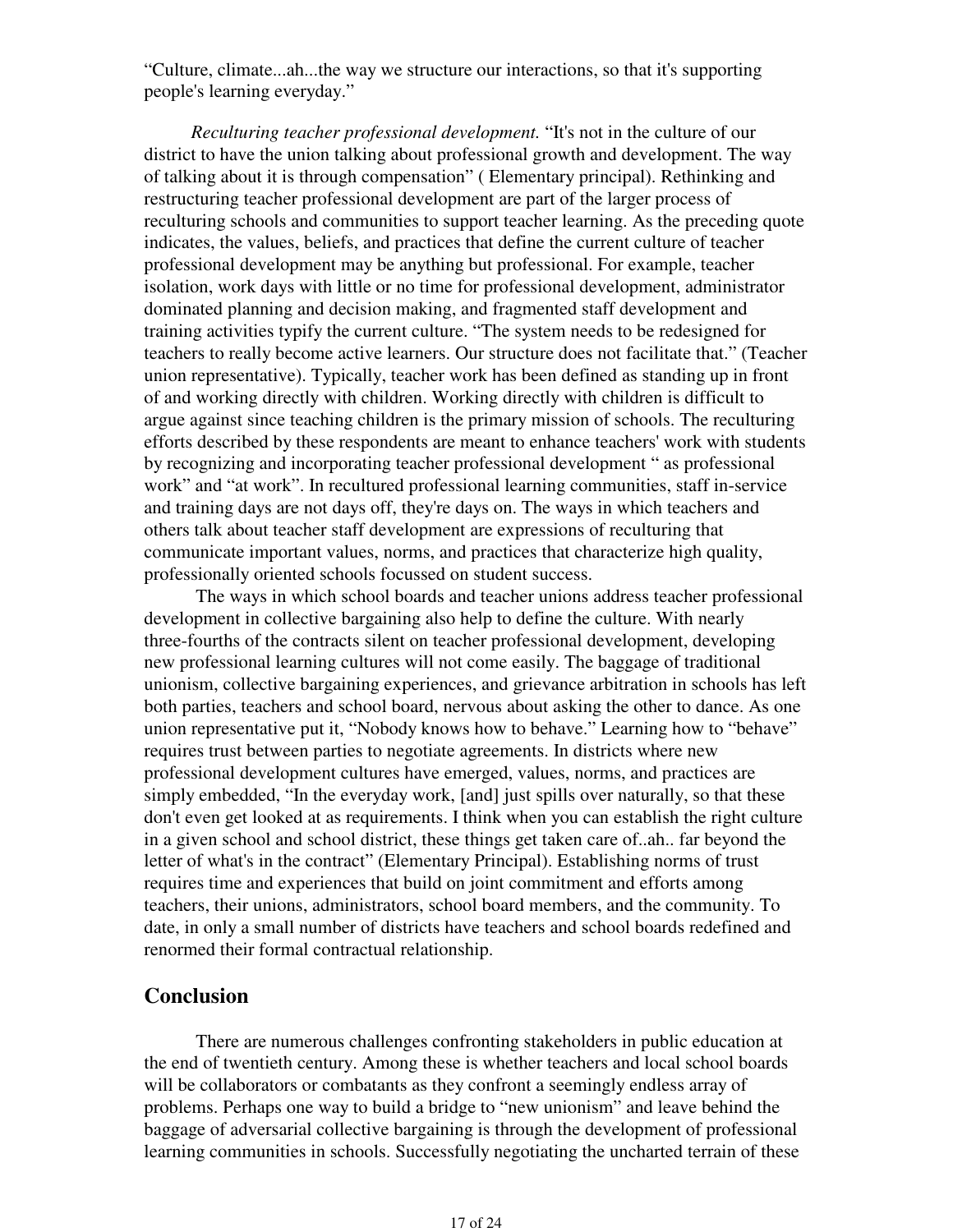learning communities for students and teachers requires good will, trust, and the commitment of teachers, administrators, and school boards to work together.

 Leadership is critically important to the direction and designs for new unionism and the growth of professional learning communities in schools. Though not exclusively, much of the move toward new unionism will come through formal contract bargaining, as well as policy initiatives, side agreements, and negotiation of daily work in schools. The risks involved, the creativity required, and the mechanics of living these newly forged relationships among school boards, administrators, teachers, and the people they serve require leadership at all levels—policy making, contract bargaining, administration, and teaching and learning in classrooms. Issues surrounding teacher professional development, the focus of this study, will be important ones as teachers, school boards, and other key educational stakeholders renegotiate formal and informal relationships in schools.

 As the findings in this study indicate, shifts in thinking, structures, and organizational cultures are the initial expressions of new unionism and the development of teacher professional learning communities. These data indicate that most school districts in this state are still at the proverbial "starting gate" of new unionism. Local experiments are beginning to emerge. However, the transformation to what Koppich and Kerchner (1999) describe as new unionism centered around such organizers as quality, localism, and flexibility in the teacher labor market remain distant. The movement toward a new generation of unionism and professional relationships in schools, though slow, continues to advance. The findings from this study on union contracts and teacher professional development suggest a number of areas in which teacher unions and school boards can initiate this collaborative venture, though the legacy of second generation unionism is deeply rooted in school districts across the state.

 First, the language used to describe teachers' professional development and their work is important. Based on the beliefs of respondents in this study, highlighting the importance of professional learning in negotiated agreements has both symbolic and substantive power. However, contract provisions and explicit language are not substitutes for actions and practices embedded in the daily work of teachers, principals, and others that nurture and support authentic professional learning communities. Second, the current professional development paradigm is not anyone's the fault. It's the result of a shared history. There are a few examples of joint committees, trust agreements, and waivers, developing at what Koppich and Kerchner (1999) call the margins of union transformation. However, I believe these early experiences within schools and districts in the area of teacher professional development provide opportunities for trust and confidence to develop among educational stakeholders and parties to collective bargaining agreements. It is on these experiences that dramatic changes in unionism and teacher professional development in schools will occur.

 Creating professional learning communities that support and encourage teacher professional growth and development over a career will require fundamental shifts in the current paradigm of teacher professional development. Concurrently three streams of change, that resonate with the principles of the most effective professional development practices need to be negotiated between teachers and local school districts. First, changing the professional development paradigm requires rethinking and revisioning the design, delivery, content, and outcomes of teacher professional development. Rethinking teacher professional development requires the collaboration and voice of teachers, school board members, administrators, and community members. Rethinking teacher professional development and reframing it in teacher contracts is not just an issue between teachers unions and school boards. It is a public issue requiring the input and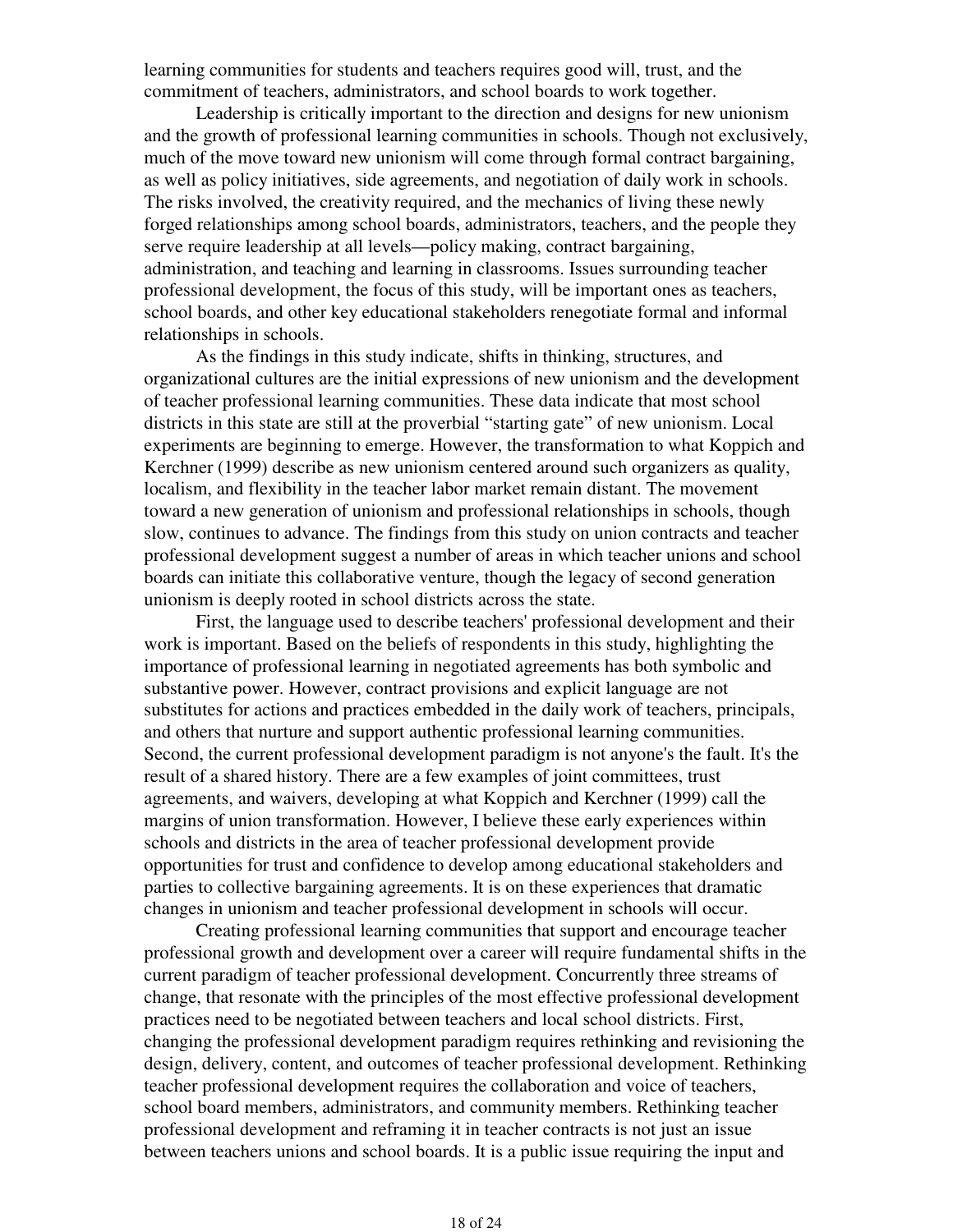understanding of all educational stakeholders. A second stream of change is restructuring teacher professional development. This restructuring requires a new architecture expressed in collaborative, negotiated agreements that creatively reconfigure time, space, resources, and materials to provide learning spaces for teachers in their work and beyond. Finally, a third stream of change is reculturing schools and teacher professional development. Reculturing begins with valuing teacher learning and understanding its link to high quality schools and student achievement. Teacher unions and school boards through their collaborative efforts, not confrontational relations, can help students, parents, and other community members understand the importance of teacher growth and development and its link to school/district goals.

# **References**

American Federation of Teachers (1995). Professional Development Guidelines. Washington, DC: Author.

Bascia, N. (1994). *Unions in teachers' professional lives: Social, intellectual, and practical concerns*. New York: Teachers College Press.

Bascia, N. (1999). The other side of the equation: Professional development and the organizational capacity of teacher unions. Paper presented at the Annual Meeting of the American Educational Research Association in Montreal, Canada.

Bredeson, P.V. (In press). Teacher learning as work and at work. *Journal of In-Service Education*, 26(1).

Bredeson, P.V. & Johansson, O. (1999). Leadership for learning: The school principal's role in teacher professional development. Paper presented at the Annual Meeting of the British Educational Management and Administration Society in Manchester, England.

Cibulka, J.G. (1999). Ideological lenses for interpreting political and economic changes affecting schooling. Chapter in *The Handbook of Research on Educational Administration*. (Eds.) J. Murphy & K.S. Louis. San Francisco: Jossey-Bass Publishers.

Corcoran, T.C. (1995). *Transforming professional development for teachers: A guide of state policy makers*. Washington, DC: National Governors' Association.

Darling-Hammond, L. & Sykes, G. (Eds.) (1999). *Teaching as the learning profession: Handbook of policy and practice.* San Francisco: Jossey-Bass Publishers.

Guskey, T.R. (1995). Professional development in education: In search of the optimal mix. Chapter in *Professional development in education: New paradigms and practices*. (Eds.) T.R. Guskey & M. Huberman. New York: Teachers College Press.

Hawley, W.D. & Valli, L. (1999). The essentials of effective professional development: A new consensus. Chapter in *Teaching as the learning profession: Handbook of policy and practice*. Linda Darling-Hammond & Gary Sykes (Eds.) San Francisco: Jossey-Bass Publishers.

Houghton, M & Goren, P. (1995). *Professional development for educators: New state*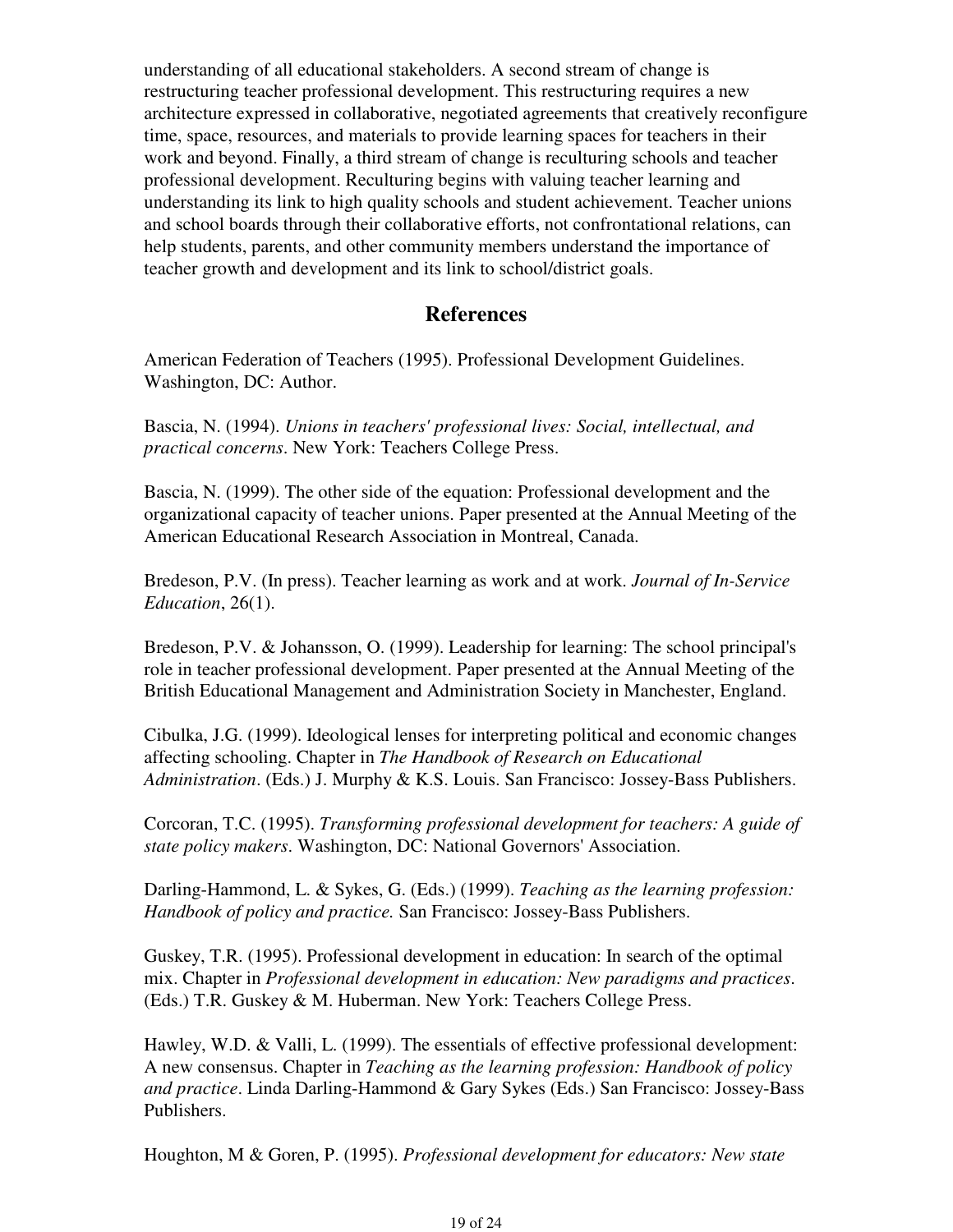*priorities and models*. Washington, DC: National Governors' Association.

Johansson, O. & Bredeson, P. (1999) "Value Orchestration by the Policy Community: Reality and Myth", in Begley, P. (ed.) *Values and Educational Leadership*. New York: SUNY Press.

*Interstate School Leaders Licensure Consortium: Standards for School Leaders* (1996). Washington, DC: Council of Chief State School Officers.

Joyce, B. & Showers, B. (1988). *Student achievement through staff development*. New York: Longman.

Kerchner, C.T. & Mitchell, D.E. (1988). *The changing idea of a teachers' union*. London: The Falmer Press.

Kerchner, C.T., Koppich, J.E., Weeres, J.G. (1997). *United Mind Workers*. San Francisco: Jossey-Bass Publishers.

Koppich, J.E. & Kerchner, C.T. (1999). Organizing the other half of teaching. Chapter in Darling-Hammond, L. & Sykes, G. (Eds.) *Teaching as the learning profession: Handbook of policy and practice.* San Francisco: Jossey-Bass Publishers.

Lieberman, A. (1995). Practices that support teacher professional development. *Phi Delta Kappan*, 591- 604.

Little, J.W. (1993). Teachers' professional development in a climate of educational reform. *Educational Evaluation and Policy Analysis*. 15(2), 129-151.

Louck-Horsely, S., Hewson, P.W., Love, N., & Stiles, K.E. (1999). *Designing professional development for teachers of science and mathematics*. Thousand Oaks, CA: Corwin Press , Inc.

McLaughlin, M.W. & Oberman, I. (1996). *Teacher learning: New policies and practices*. New York: Teachers College Press.

Murphy, J. (1999). New consumerism: Evolving market dynamics in the institutional dimension of schooling. Chapter in *The Handbook of Research on Educational Administration*. (Eds.) J. Murphy & K.S. Louis. San Francisco: Jossey-Bass Publishers.

The National Commission on Teaching and America's Future (1996). *What matters most: Teaching for America's future.* New York: The National Commission on Teaching and America's Future.

The National Foundation for the Improvement of Education (1996).*Teachers take charge of their learning*. Washington, DC: The National Foundation for the Improvement of Education.

National Partnership for Excellence and Accountability in Teaching (1998). Improving Professional Development: Eight Research-based Principles. (http://www.npeat.org; 202-463- 0771)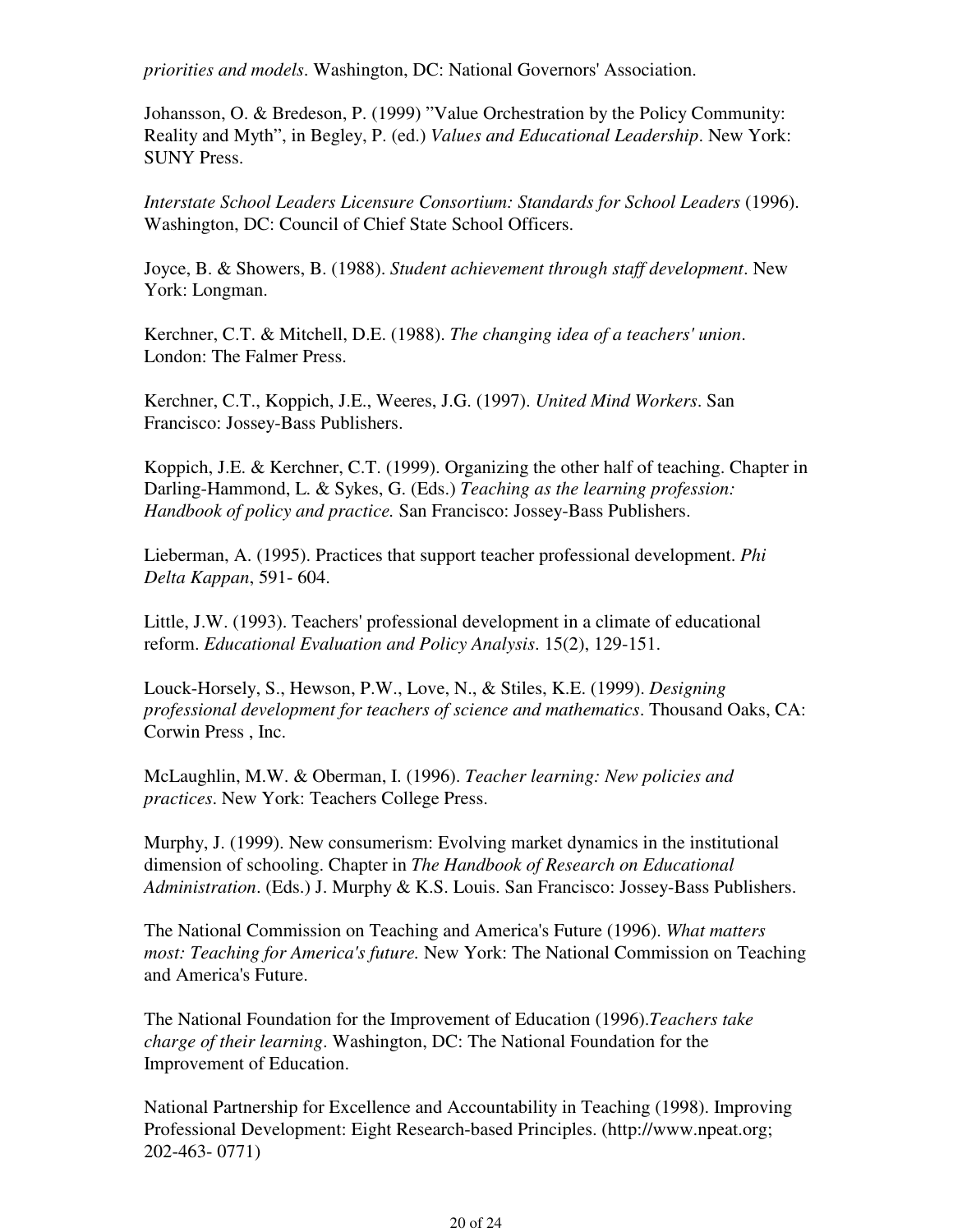National Staff Development Council. (1995). *Standards for staff development: High School Edition*. Oxford, OH: Author.

Osterman, K. F. & Kottkamp. R.B. (1993). *Reflective practice for educators: Improving schooling through professional development*. Newbury Park, CA: Corwin Press, Inc.

Porter, A.C., Smithson, J., & Osthoff, E. (1994). Standard setting as a strategy for upgrading high school mathematics and science. In R.F. Elmore & S. H. Furman (Eds.). *The governance of curriculum: The 1994 ASCD Yearbook*. Alexandria, VA: Association for Supervision and Curriculum Development.

Sparks, D. (1994). A paradigm shift in staff development. *Education Week*, 42.

Spring, J. (1993). *Conflict of interests: The politics of American education.* New York: Longman Publishing Group.

Sykes, G. (1999). The "new professionalism" in education: An appraisal. Chapter in *The Handbook of Research on Educational Administration*. (Eds.) J. Murphy & K.S. Louis. San Francisco: Jossey-Bass Publishers.

Weissglass, J. (1997). Deepening our dialogue about equity. *Educational Leadership*. 54 (7), 78-81.

# **About the Author**

**Paul V. Bredeson** School of Education University of Wisconsin-Madison

Email: bredeson@education.wisc.edu

 Paul V. Bredeson is a Professor of Educational Administration at the University of Wisconsin-Madison where he teaches courses in *Professional Development and Organizational Learning*, *Instructional Leadership and School Improvement*, and *Research Methods*. Prior to his appointment on the faculty in 1991, Professor Bredeson was a Professor at Pennsylvania State University and also served as the Executive Director of the Pennsylvania School Study Council from 1985-1991. Professor Bredeson also served three years as a Professor of Educational Leadership at Ohio University. Prior to entering higher education, Dr. Bredeson was a high school principal and high school Spanish teacher in Wisconsin and Connecticut respectively. Professor Bredeson received his B.A. (Spanish) from Northern Illinois University. He earned his M.A. (Spanish) and his Ph.D. (Educational Administration) from the University of Wisconsin-Madison. He also completed graduate work at the Universities of Connecticut and Barcelona. Over the past 19 years, Professor Bredeson's research has centered on alternative conceptions of leadership, especially in regard to school principals. Grounded in his professional work experiences as a Spanish teacher, high school principal, project director for bilingual administrator training, and Executive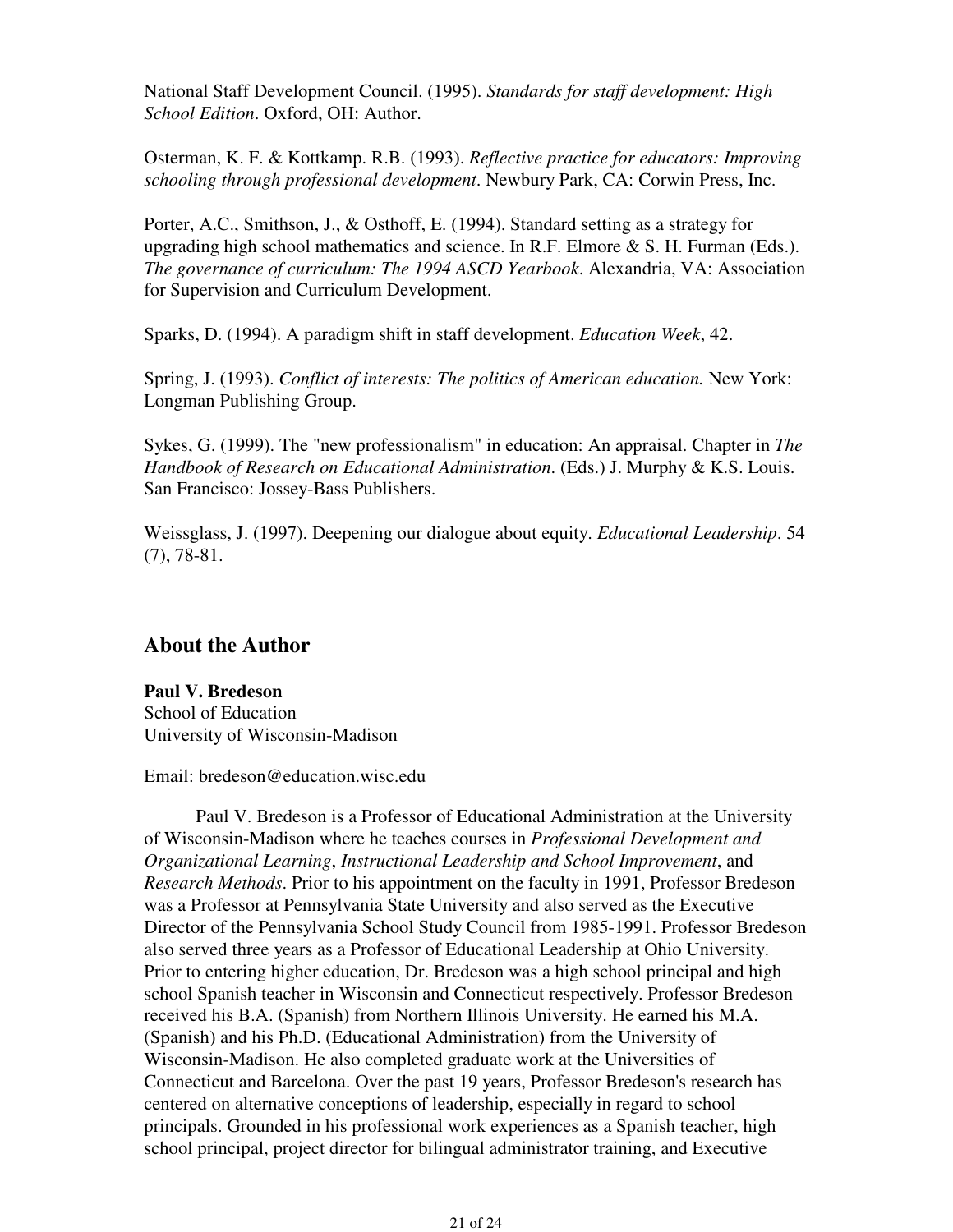Director of a research consortium for public schools in Pennsylvania, his research has two major strands. The first strand focuses on the impact of alternative conceptualizations of leadership on the work of school principals and professional development in education. The second is educational leaders' cognition, as expressed through metaphoric thinking and its impact on expert thinking, problem solving processes, and leadership behaviors. His recent book co-authored with Ann W. Hart, *The Principalship: A Theory of Professional Learning and Practice*, is used in graduate educational leadership and policy programs across the United States, Canada, Australia, Russia, and Sweden. Professor Bredeson has served as President of the National Council of Professors of Educational Administration, President of the University Council for Educational Administration, a Member of the National Policy Board for Educational Administration, and as a Technical Advisor to the Interstate School Leaders Licensure Consortium for the development and assessment of national standards for school leaders. In 1990 Professor Bredeson received the Jack A. Culbertson Award given to one recipient nationally as recognition for outstanding contributions to the field of educational leadership and policy studies. Dr. Bredeson is an International Faculty Associate at Umeå University in Sweden and a member of the Teaching Academy at the University of Wisconsin. He currently serves on the editorial boards for several scholarly journals and remains active in professional associations nationally and internationally serving as a reviewer, member of governing boards, and invited presenter in United States, Europe, Australia, China, and South America.

#### **Copyright 2001 by the** *Education Policy Analysis Archives*

The World Wide Web address for the *Education Policy Analysis Archives* is **epaa.asu.edu**

General questions about appropriateness of topics or particular articles may be addressed to the Editor, Gene V Glass, glass@asu.edu or reach him at College of Education, Arizona State University, Tempe, AZ 85287-0211. (602-965-9644). The Commentary Editor is Casey D. Cobb: casey.cobb@unh.edu .

### **EPAA Editorial Board**

Michael W. Apple University of Wisconsin

John Covaleskie Northern Michigan University

Sherman Dorn University of South Florida

Richard Garlikov hmwkhelp@scott.net

Alison I. Griffith York University

Ernest R. House University of Colorado Greg Camilli Rutgers University

Alan Davis University of Colorado, Denver

Mark E. Fetler California Commission on Teacher Credentialing

Thomas F. Green Syracuse University

Arlen Gullickson Western Michigan University

Aimee Howley Ohio University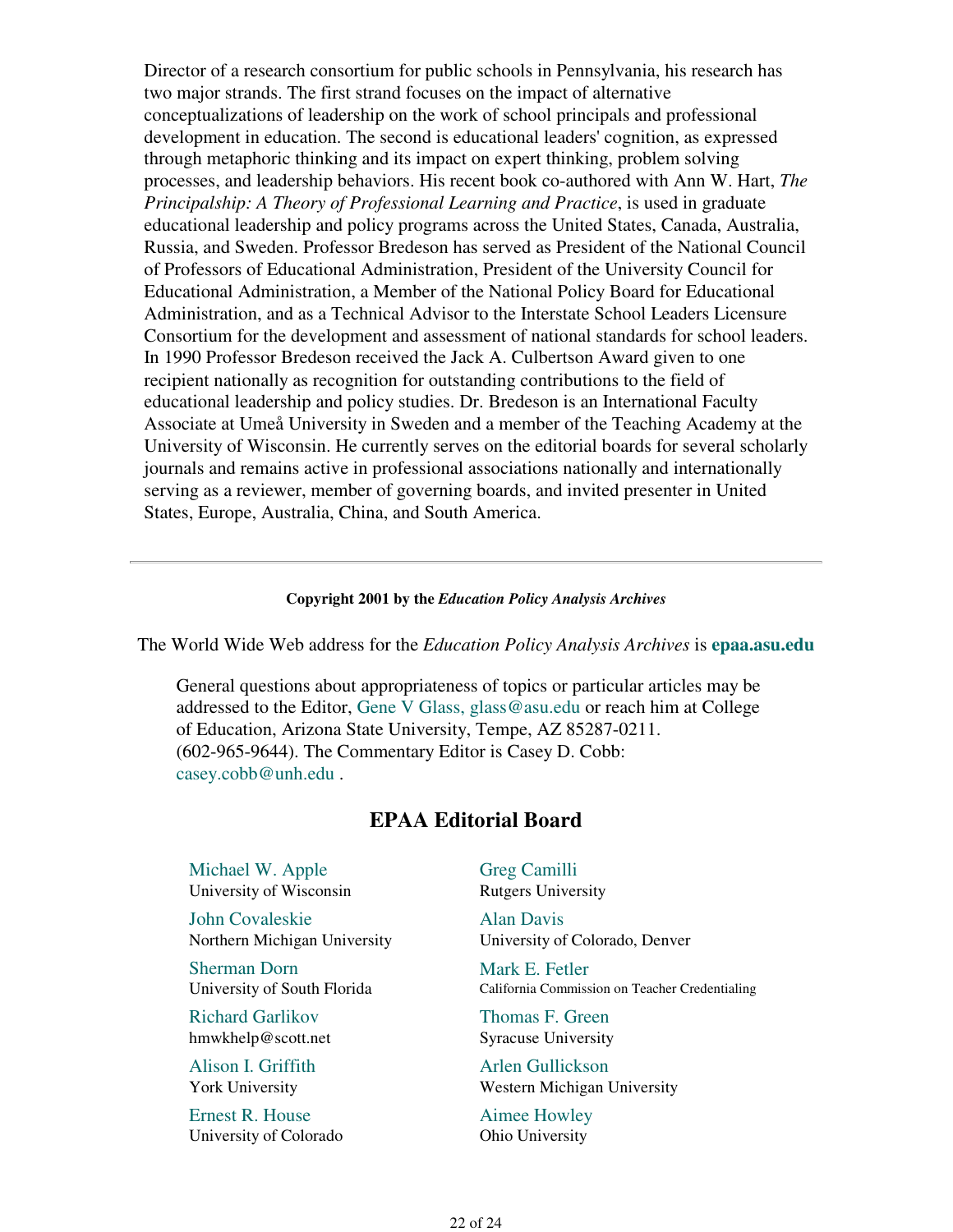Craig B. Howley Appalachia Educational Laboratory

Daniel Kallós Umeå University

Thomas Mauhs-Pugh Green Mountain College

William McInerney Purdue University

Les McLean University of Toronto

Anne L. Pemberton apembert@pen.k12.va.us

Richard C. Richardson New York University

Dennis Sayers Ann Leavenworth Center for Accelerated Learning

Michael Scriven scriven@aol.com

Robert Stonehill U.S. Department of Education William Hunter University of Calgary

Benjamin Levin University of Manitoba

Dewayne Matthews Western Interstate Commission for Higher Education

Mary McKeown-Moak MGT of America (Austin, TX)

Susan Bobbitt Nolen University of Washington

Hugh G. Petrie SUNY Buffalo

Anthony G. Rud Jr. Purdue University

Jay D. Scribner University of Texas at Austin

Robert E. Stake University of Illinois—UC

David D. Williams Brigham Young University

# **EPAA Spanish Language Editorial Board**

**Associate Editor for Spanish Language Roberto Rodríguez Gómez Universidad Nacional Autónoma de México**

roberto@servidor.unam.mx

Adrián Acosta (México) Universidad de Guadalajara adrianacosta@compuserve.com

Teresa Bracho (México) Centro de Investigación y Docencia Económica-CIDE bracho dis1.cide.mx

Ursula Casanova (U.S.A.) Arizona State University casanova@asu.edu

Erwin Epstein (U.S.A.) Loyola University of Chicago Eepstein@luc.edu

Rollin Kent (México) Departamento de Investigación Educativa-DIE/CINVESTAV

J. Félix Angulo Rasco (Spain) Universidad de Cádiz felix.angulo@uca.es

Alejandro Canales (México) Universidad Nacional Autónoma de México canalesa@servidor.unam.mx

José Contreras Domingo Universitat de Barcelona Jose.Contreras@doe.d5.ub.es

Josué González (U.S.A.) Arizona State University josue@asu.edu

María Beatriz Luce (Brazil) Universidad Federal de Rio Grande do Sul-UFRGS